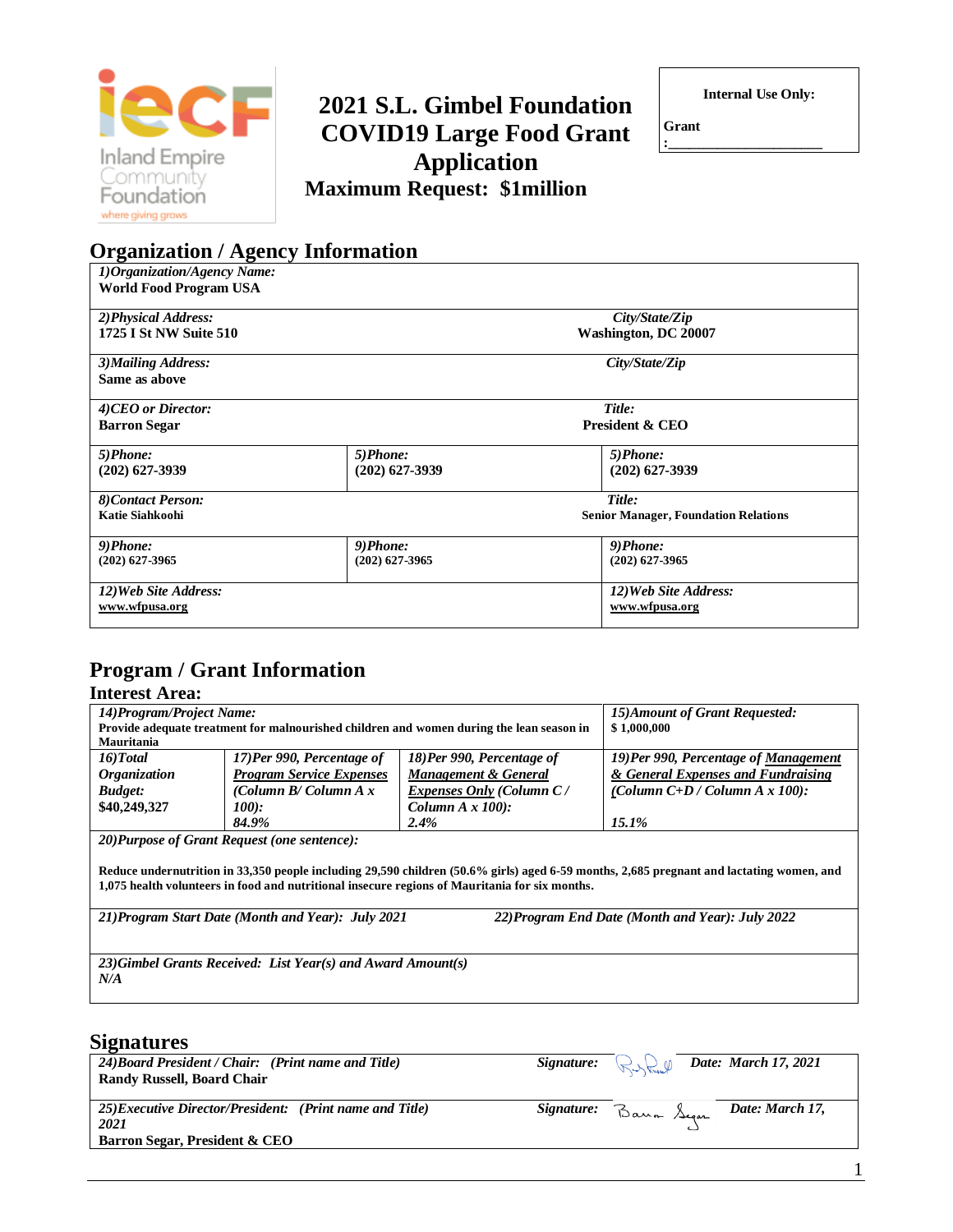## **2021 S.L. Gimbel Foundation Fund APPLICATION Narrative**

Please provide the following information by answering **ALL** questions (I to IV), **12 Font, One Inch Margins.** Use the format below (I to IV). Type your complete answers to the question directly below the question. Please do not delete the questions/instructions/examples and provide clear, specific, and concise answers.

## **I. Organization Background**

A) What are the history, mission and/or purpose of your organization?

World Food Program USA proudly supports the mission of the world's largest humanitarian organization, the United Nations World Food Programme (WFP) to save lives in emergencies and use food assistance to build a pathway to peace, stability, and prosperity for people recovering from conflict, disasters, and the impact of climate change. World Food Program USA is the 501c3 affiliate WFP that fundraises and advocates on their behalf in the United States.

In addition to emergency food relief, WFP offers technical assistance and development aid, such as building capacity for emergency preparedness and response, managing supply chains and logistics, promoting social safety programs, and strengthening resilience against climate change. The agency is also a major provider of direct cash assistance and medical supplies, and provides passenger services for humanitarian workers—including serving as the logistics support for the global COVID-19 response.

In 2020, WFP assisted 115 million people in over 80 countries. WFP is an executive member of the United Nations Development Group, a consortium of UN entities that aims to fulfil the 17 Sustainable Development Goals (SDG), with a priority on achieving SDG 2 for "zero hunger" by 2030.

B) How long has the organization been providing programs and services to the community?

WFP was established in 1961 and has been working in Mauritania since 1964, providing relief assistance, livelihood support, and humanitarian air services. Today, WFP is addressing the underlying causes of vulnerability while working with the Government towards achieving its aims of reducing food insecurity to under 5 percent, eradicating severe food insecurity and reducing global acute malnutrition to under 2 percent by 2030.

C) What are some of your past organizational accomplishments (last three years)?

For its efforts to combat hunger, for its contribution to bettering conditions for peace in conflict-affected areas, and for acting as a driving force in efforts to prevent the use of hunger as a weapon of war and conflict, WFP was awarded the Nobel Peace Prize in 2020.

In Mauritania specifically, despite the challenging context of the health crisis, in 2020 WFP was able to assist 323,987 people while continuing to play a leading role in supporting the country in setting up an adaptive social protection system (ASP), a key element in mitigating the impact of climate change and intense natural shocks. WFP's portfolio addressees the most urgent humanitarian food and nutrition needs and, in parallel, we implement a longer-term resilience approach, which combines recovery and long-term productive interventions in a geographically focused, integrated and multi-year manner to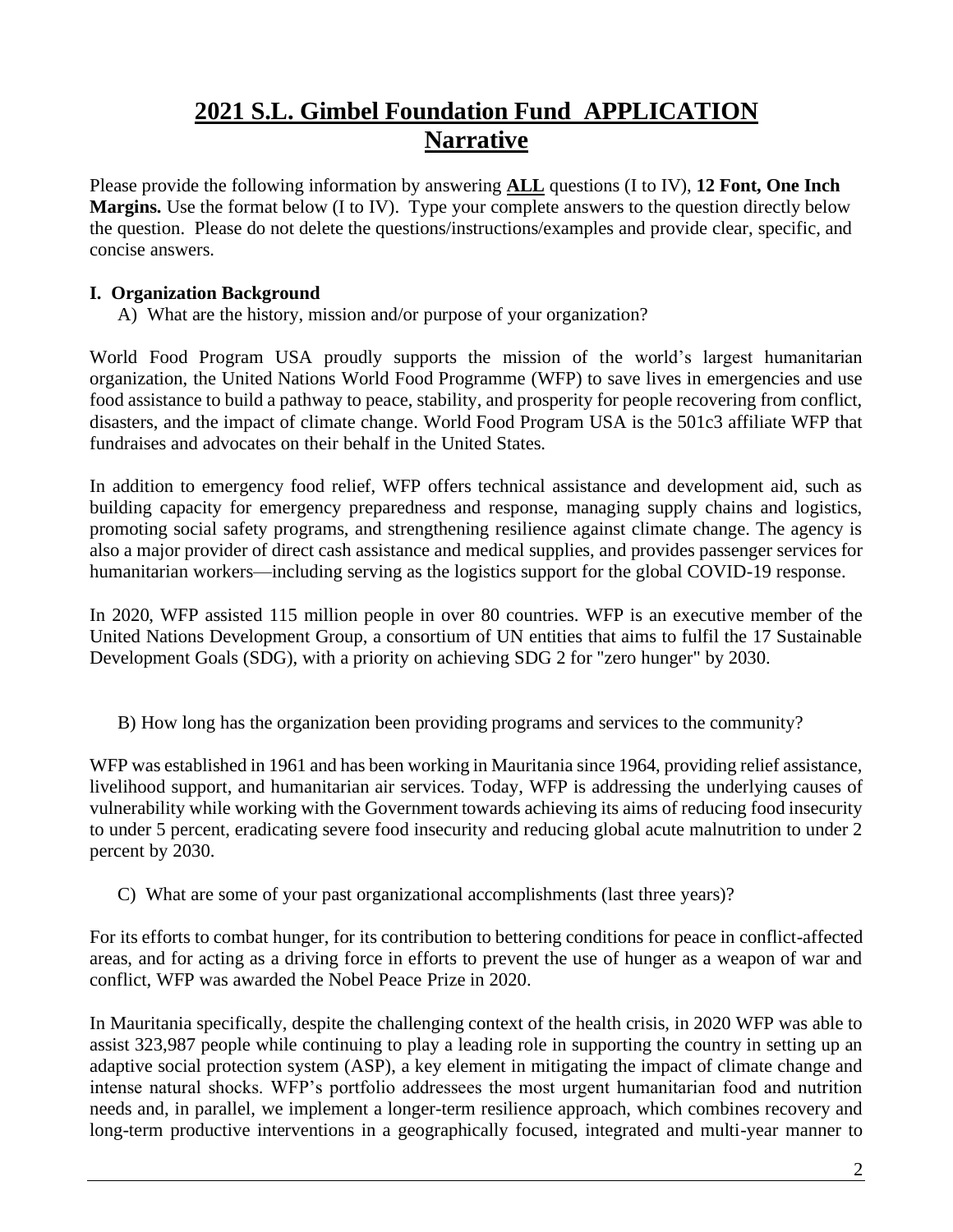reduce food insecurity and malnutrition, enhance education achievements, minimize gender inequalities, strengthen institutional capacities and help communities adapting to climate change hazards.

Regarding Nutrition specifically, WFP continued to provide food assistance and related technical services to improve the nutritional status of pregnant and lactating women and girls (PLWG) and children aged 6-59 months, in complementarity with the government's efforts in the management of nutrition-focused programs, and in collaboration with UNICEF and other partners.

In 2020, WFP implemented the treatment of moderate acute malnutrition (MAM) in 772 community sites or health centers, located in 630 sites. A total of 27,628 children and 7,358 PLWGs enrolled in the MAM treatment program received specialized nutritious food in five regions (Assaba, Gorgol, Guidimakha, Hodh El Charghi and Tagant). From July 2020 and considering the impact of COVID-19 on vulnerable urban areas, WFP, in accordance with the national response plan, implemented malnutrition treatment activities in health centers in Nouakchott, reaching 8,558 children and 1,796 PLWGs.

#### **II. Project Information:**

#### A) Statement of Need

Specify the community need(s) you want to address and are seeking funds for. Include demographics, geographic characteristics of the area or community to be served, community conditions and income level. Include relevant statistics.

In Mauritania, 65 percent of the population relies on traditional agriculture and livestock farming and is heavily dependent on the rainy seasons. However, over the past decades, poor harvests and periodic droughts undermined communities' food security by sharply curtailing opportunities for agricultural production and livestock. The situation was further compelled by desertification, environmental degradation and limited access to safe drinking water.

According to the September 2020 Food Security Monitoring Systems (FSMS) analysis, the number of food-insecure people was estimated at  $618,600$  which is slightly higher  $(+6%)$  compared to the projections of 2019. Food insecurity has had a negative impact on the already fragile nutritional status of the most vulnerable people, especially children under five and pregnant and lactating women. In 2019<sup>1</sup> , **the national global acute malnutrition rate stood at 11.2 percent, while the prevalence of chronic malnutrition reached 19,6 percent<sup>2</sup>** . Inadequate nutrition not only has a negative impact on the chances of survival of children and their mothers, but also negatively impacts the economic potential of individuals, communities and the country.

Coming on top of an already fragile situation, the COVID-19 outbreak has hit the country hard, and the restrictive measures put in place to contain the pandemic in March 2020 have compounded the social and economic fallout from years of drought and exceptionally long lean seasons. It is clear that these measures severely compounded drought-related needs and resulted in a drastic deterioration of food security and nutritional conditions along the southern agro-pastoral belt of the country, where most of the food insecure population is already concentrated. Such measures resulted in the interruption of seasonal movements of herders and cattle, the interruption of cross-border trade, the closure of weekly markets, the drop in remittances and job opportunities. In addition, while food prices remained contained due to the proactive control measures set in place by the Government, the increasing import delays, the

 $1$  Due COVID-19 restrictive measures, the 2020 SMART survey could not take place

<sup>2</sup> According to the 2019 SMART survey, 5 regions are in a critical nutritional situation with GAM >15% and/or SAM>2%: Assaba, Gorgol, Brakna, Guidimakha and Tagant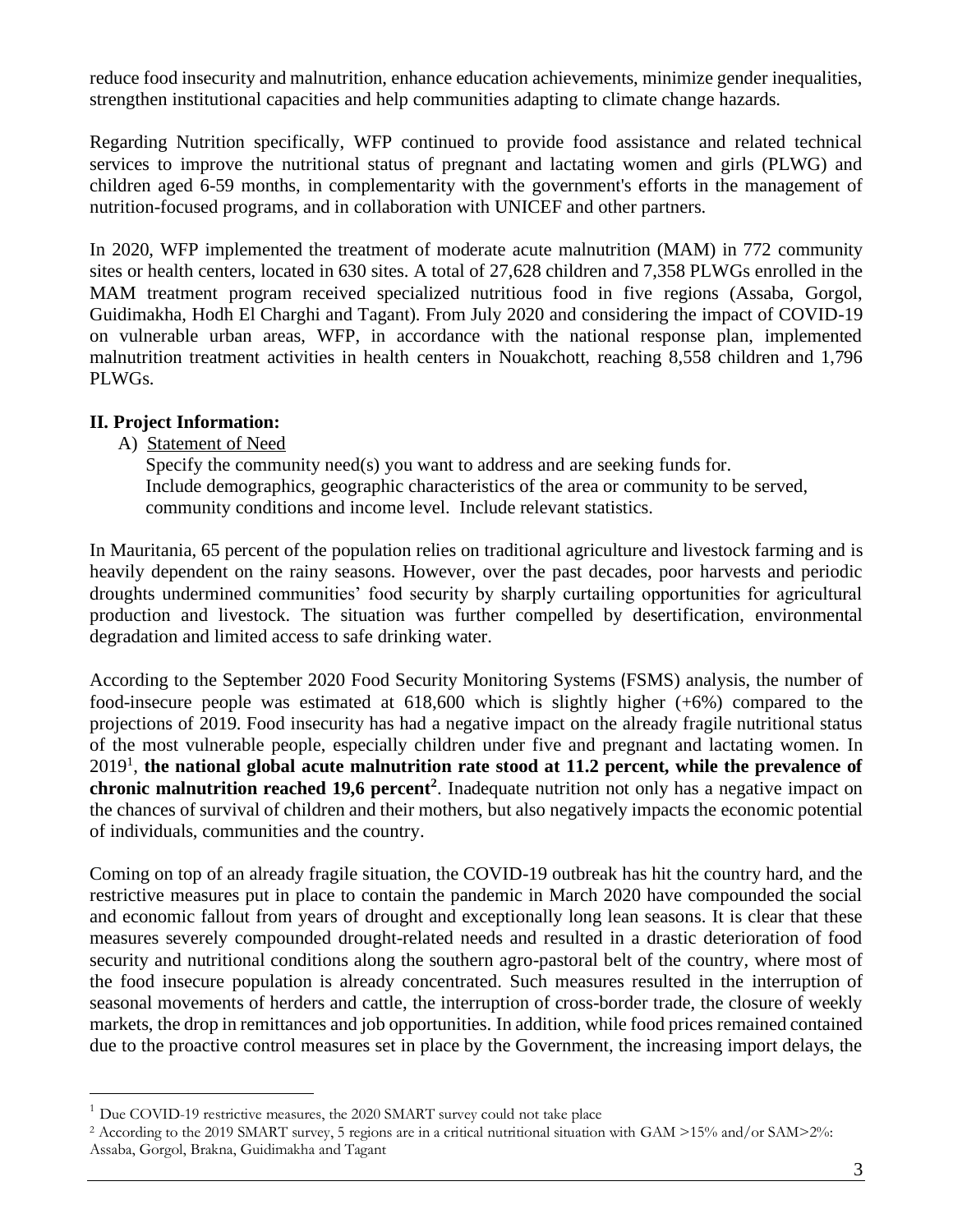alterations of local supply chains and interruption of informal trade with neighboring countries created inflationary pressures in a country which relies on imports to cover 70 percent of its cereal requirements<sup>3</sup>.

An **increase in the number of cases of Global Acute Malnutrition (GAM) is expected with a 33% increase for Nouakchott and 20% at the national level**. This is accentuated by restrictions on movement (curfews) for heads of households who live on a day-to-day basis and often in the informal sector.

- B) Project Description
	- Describe your food distribution program.
	- 1. What are the specific activities of the food program?

The Mauritanian government has made the fight against food insecurity and malnutrition a priority in order to improve maternal and child health and strengthen the resilience of the most vulnerable populations. Through its Country Strategic Plan (CSP) 2019-2022, WFP supports national policies and strategies aimed at providing a sustainable response to the problems of hunger and malnutrition for the most vulnerable populations.

Regarding Nutrition specifically, the strategic outcome 4 of WFP Mauritania CSP states that "*Nutritionally vulnerable populations in targeted areas, including children and pregnant and lactating women and girls, have improved nutrition status all year*". The program is aligned with national goals, as stated in the Multisectoral Strategic Plan for Nutrition (PSMN 2016-2025), namely, to facilitate access and use of preventive and curative health and nutrition services by children, adolescents and women. WFP's nutrition intervention is also implemented in accordance with Mauritania's commitments to global nutrition initiatives, which aim to strengthen nutrition and intensify efforts to end hunger and undernutrition.

The objective of this program is to reduce the mortality rates associated with malnutrition, in particular by limiting the deterioration of children's nutritional status from MAM to Severe Acute Malnutrition (SAM). Specific activities consist of:

- 1. Treatment of moderate acute malnutrition (MAM) in malnourished children aged 6-59 months admitted to the Outpatient Nutritional Recovery Centers for Moderates<sup>4</sup> (CRENAM) through targeted nutritional supplementation (Targeted Supplementary Feeding - TSF).
- 2. Health and nutrition awareness: in the framework of nutrition social behaviors change communication (SBCC) sessions, parents of treated children will receive advice on essential family practices (exclusive breastfeeding, complementary feeding, hygiene, sanitation, dietary diversity and the importance of men's involvement in the malnutrition treatment). Due to the COVID-19 pandemic, they also carry out awareness raising sessions on COVID-19 prevention measures.
- 3. National capacity building through the training of CRENAM health volunteers who will benefit from the knowledge on operational management of the activity, hygiene and nutrition provided by regional health workers.

<sup>&</sup>lt;sup>3</sup> Source[: Update on the impact of Covid-19 on food and nutrition security in West and Central Africa](http://www.food-security.net/wp-content/uploads/2020/05/WFP_Regional_West_Africa_Market_Impact_Covid19_Update_21042020.pdf)

<sup>4</sup> French acronym for Centre de Réhabilitation Nutritionnelle Ambulatoire pour Modérés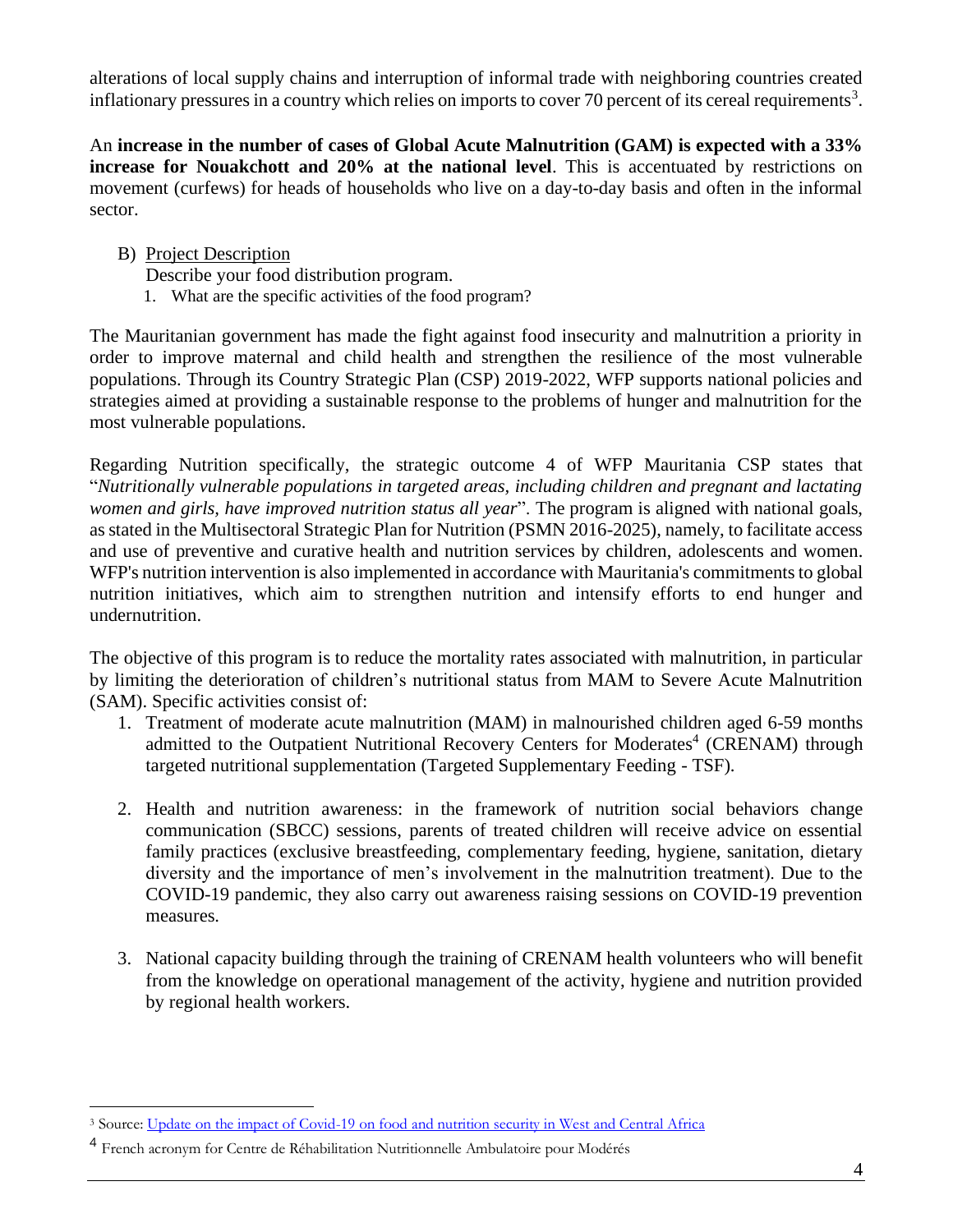2. How do you identify/qualify those in need?

Geographical targeting will be refined depending on March 2021 *Cadre Harmonisé<sup>5</sup>* and latest nutritional information. Targeting will be done through active screening in all the project's intervention departments, where the nutritional situation has been deemed critical according to the 2019 SMART survey, with GAM prevalence rate >15% and/or SAM>2%, per World Health Organization standards. All children and pregnant and lactating girls and women suffering from moderate acute malnutrition will be referred to specialized nutritional recovery centers.

3. How often is the food distribution offered (before COVID and now)?

Due to the COVID-19 pandemic, WFP implemented operational adjustments to minimize the risk of contamination. Before the health crisis, distributions were made every 2 weeks but since April 2020, only one distribution is carried out each month to limit gatherings, in compliance with strict barrier measures. In addition, WFP suspended mass screenings and has carried out screenings through community volunteers who screened for malnutrition using mid-upper arm circumference (MUAC) on a monthly basis instead of every two weeks. Hygiene measures are also reinforced including the regular disinfection of the CRENAMs. Community sensitizations are carried out in small groups of three/five people, respecting social distances.

4. How many people will be served by the food distribution program (children, youth, adults, seniors) that is being considered for the Gimbel Foundation request and the total program?

If selected by the Gimbel Foundation for funding, this program will reach 33,350 people over 6 months, including 29,590 children aged 6-59 months, 2,685 PLWGs and 1,075 health volunteers from the targeted communities. As outlined in the Country Strategic Plan, WFP plans to assist a total of 41,700 people in five regions in 2021, in the framework of Malnutrition treatment activities.

5. Please explain how you keep track of number of people served.

In line with WFP standard procedures, activity reports and statistics are prepared by the cooperating partners. Monitoring data will be extracted from these reports and validated and compiled by WFP suboffices first, and then cleared by the country office in Nouakchott. WFP will also regularly carry out field missions to closely monitor activities and discuss all issues related to beneficiaries.

- **C) Project Goal, Objectives, Activities and Expected Outcomes**
	- **1. Note: Objective, Outcomes and Evaluation must all be based on the SAME QUANTIFIABLE CRITERIA (for example, "number served). This quantifiable criteria should refer to the grant amount you are requesting from the Gimbel Foundation only and not the total program.**

## **State ONE GOAL, ONE OBJECTIVE, ONE OUTCOME. USE NUMBERS AND PLEASE DO NOT USE PERCENTAGES.**

2. **State ONE project goal. The Goal should be an aspirational statement, a broad statement of purpose for the project.**

*Example: GOAL: House all homeless youth ages 18-24 in Mariposa County who are physically, mentally and legally able to work within 24 hours and help them become sufficient in 90 days.*

<sup>&</sup>lt;sup>5</sup> The *Cadre Harmonisé* is a tool for classifying the severity of food and nutrition insecurity at the departmental level and it is aligned with other countries in the region since 2019. This participatory process brings together national structures, UN agencies, international NGOs and regional networks of experts.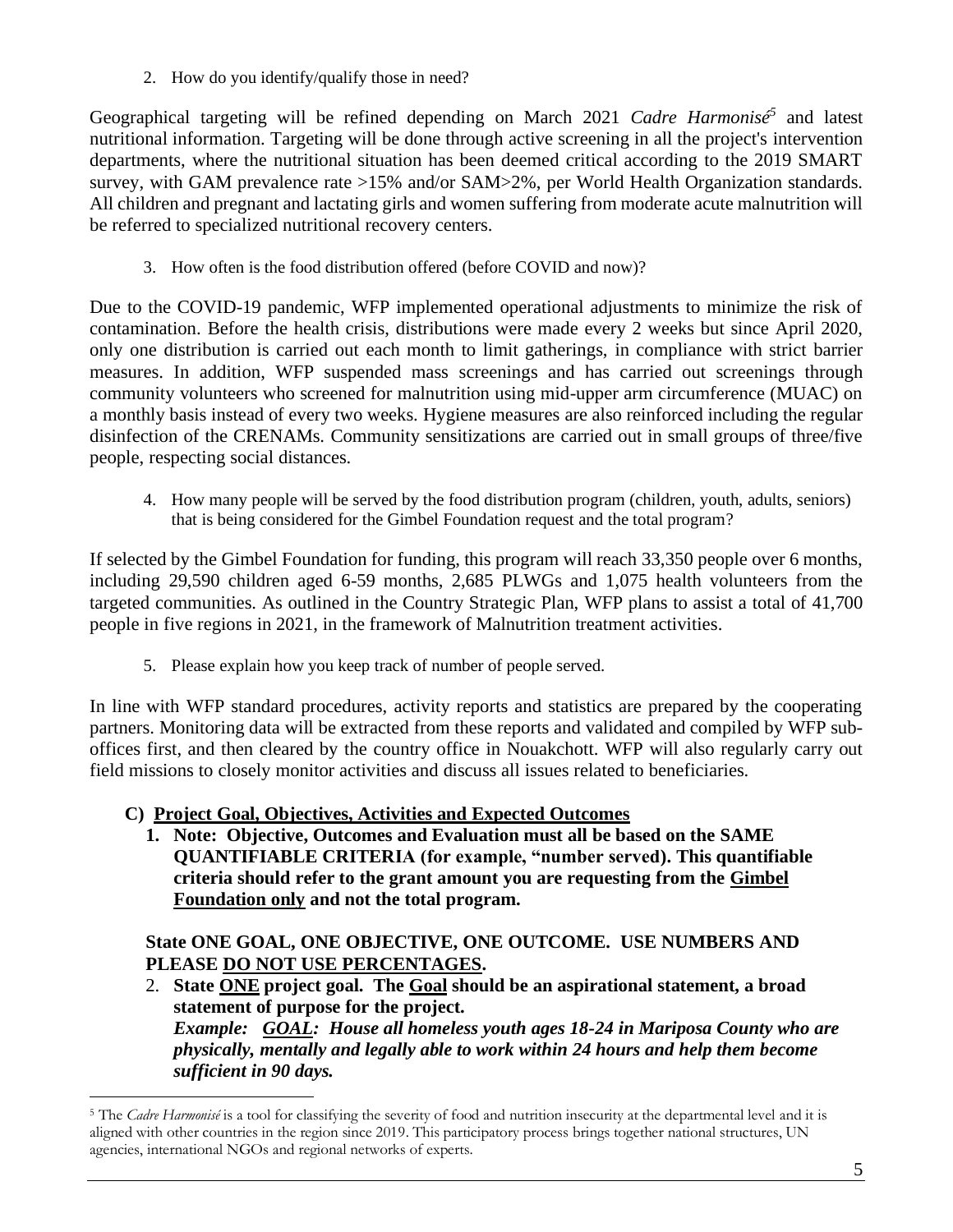3. State **One Objective**. The Objective should be specific, measurable, verifiable, actionoriented, realistic, and time-specific statement intended to guide your organization's activities toward achieving the goal.

*Example: OBJECTIVE: House up to 145 homeless youth referred or who contact us within 24 hours.*

**Specify the activities** you will undertake to meet the objective and number of participants for each activity.

*Example: ACTIVITIES:* 

- *1. For each of 145 youth identified, develop a case management file.*
- *2. Create a 90 day sufficiency action plan for each of the 145 youth.*
- *3. Input weekly progress reports for each of the 145 youth.*
- 4. **State One Outcome.** An outcome is the individual, organizational or community-level change that can reasonably occur during the grant period as a result of the proposed activities or services. What is the key anticipated outcome of the project and impact on participants? State in quantifiable and verifiable terms.

## *Example: OUTCOME: We expect to provide rapid rehousing to over 145 homeless youth in 2020.*

5. **Evaluation:** How will progress towards the objective (per above) be tracked and outcome measured? State the number of people that will be evaluated per the objective. Provide specific information on how you will collect relevant data and statistics that meet your objective and validate your expected outcome, in a quantifiable manner, as you describe your evaluation process.

*Example: EVALUATION: Using Build Futures' Salesforce data base client management and tracking system, generate reports on the number of clients served and housed. Track our role in housing 145 homeless youth. Account for additional successes or lower numbers of youth in the program.*

**BELOW IS AN EXAMPLE OF GOAL, OBJECTIVE, OUTCOME AND EVALUATION: Objective, Outcome and Evaluation should align and should be written in a linear format, using actual numbers, and data that are quantifiable, and verifiable. Do not use percentages)**

**Use the following format for your objectives, respective activities and expected outcomes:**

## *STATE THE GOAL, OBJECTIVES, AND OUTCOMES*

## *GOAL:*

**Feed nutritionally vulnerable populations in targeted areas in Mauritania, including children, pregnant and lactating women and girls, and health volunteers** 

## *OBJECTIVE:*

Reduce moderate acute malnutrition for 33,350 people including 29,590 children aged 6-59 months and 2,685 malnourished pregnant and lactating women and girls, and support 1,075 volunteers in Tagant, Assaba, Gorgol, Hodh el Gharbi, Hodh el Chargui, Guidimakha and Brakna regions, over 6 months during the lean season.

## *ACTIVITIES:*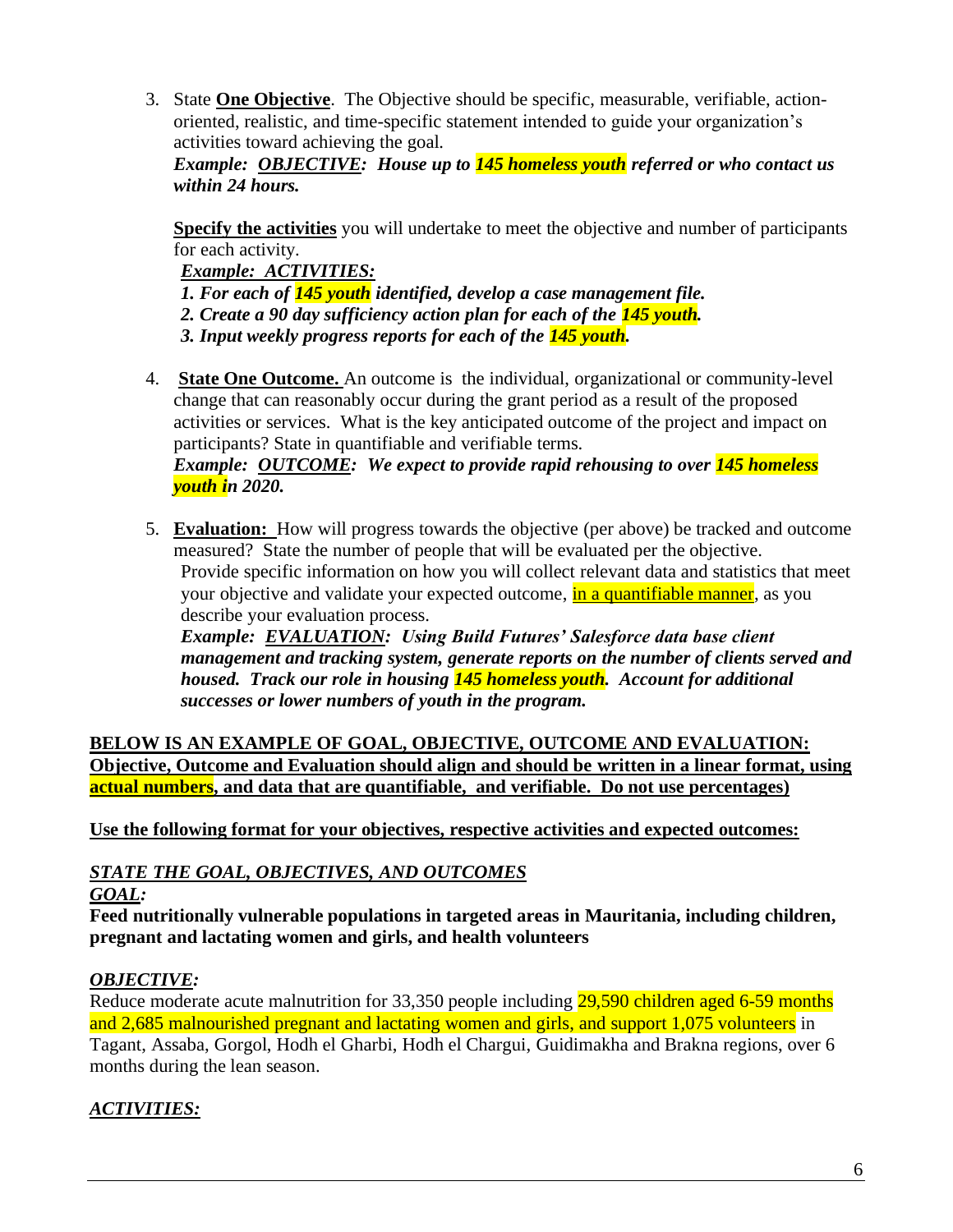1. Provide specialized nutritional foods to targeted beneficiaries suffering from moderate acute malnutrition

2. Disseminate nutrition-related messages and promote nutrition-sensitive approaches

## *OUTCOMES:*

- Feed and make sure 33,350 people including 29,590 acutely malnourished children aged 6-59 months and 2,685 malnourished pregnant and lactating women and girls, and 1,075 volunteers receive timely and adequate nutrition assistance for 6 months during the lean season.
- National and local stakeholders master the processes the management of moderate acute malnutrition and assess the impact of the intervention

## *EVALUATION:*

Data will be collected on progress towards reducing malnutrition for 33,350 people including 29,590 children aged 6-59 months and 2,685 malnourished pregnant and lactating women and girls, and support 1,075 volunteers. Monitoring data will be drawn from reports prepared by cooperating partners. WFP will also carry out regular field missions to monitor activities and beneficiaries.

Active screening of cases of acute malnutrition will ensure the monitoring of outcome indicators. The capacities of staff and partners will be strengthened through training in monitoring and evaluation and results-based management.

## **D) Timeline**

Provide a timeline for implementing the project. The start date and end date should be the same dates on the cover page.

The project start date is: 1 July 2021

The project end date is: 1 July 2022

Include timeframes for specific activities, as appropriate.

June: Preparatory activities ahead of the lean season (including screening)

July – October 2021: Treatment activities during the lean season when malnutrition rates are at their highest

May – June 2022: Treatment activities during the beginning of the lean season

July 2022: Finalization of activities, reporting

It is crucial to rapidly receive donor's confirmation of funds to ensure the timely implementation of activities, taking into consideration long procurement lead times – as it can take at least three months and up to six months.

## **E) Target Population**

1. Who will this grant serve?

Children and PLWGs with MAM will receive treatment.

Health volunteers measure the middle-upper arm circumference (MUAC) of children and PLWGs, register them in the program and oversee the monthly food distributions and receive a daily unconditional food ration to encourage them working throughout the treatment. Awareness raising on nutrition and health practices will contribute to the adoption of adequate family practices in the targeted communities, on a broader scale. Authorities and local stakeholders, as well as cooperating partners staff will benefit from the activities through capacity strengthening on MAM management<sup>6</sup>.

<sup>6</sup> Capacity strengthening costs will be covered by WFP Mauritania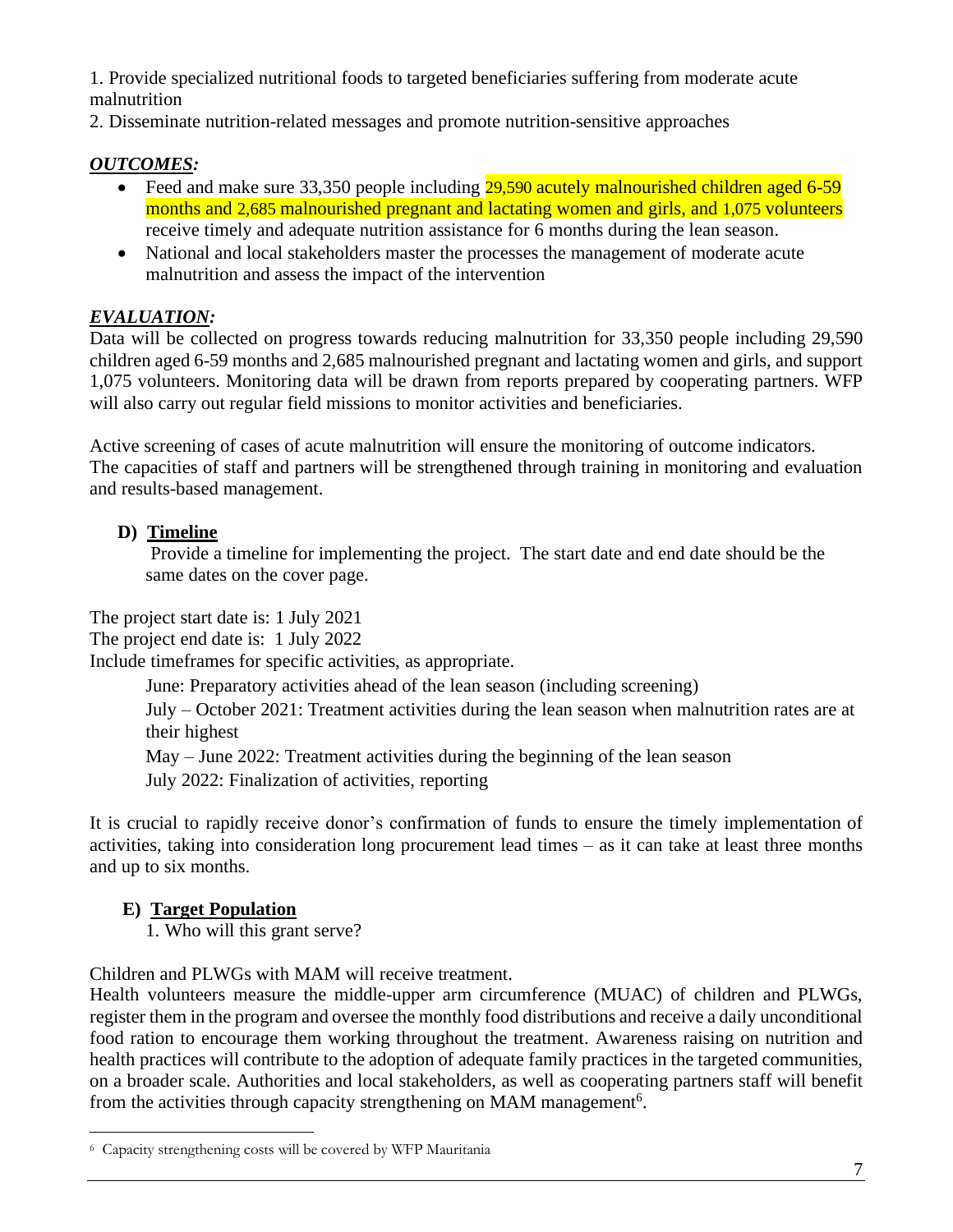2. How many people will be impacted? Provide a breakdown: Number of Children, Youth, Adults, Seniors.

Planned beneficiary target is 33,350 people for 6 months:

- 29,590 children with MAM aged 6 to 59 months (of which approximately 50.6 percent are girls)
- $\bullet$  2.685 PLWGs
- 1,075 health volunteers

## **F) Community Partners**

1. How does this program relate to other existing projects in the community?

This intervention is part of the Ministry of Health's Integrated Management of Acute Malnutrition (PCIMA) program and complements the treatment of severe acute malnutrition (SAM) implemented by the Ministry of Health in the CRENAS<sup>7</sup>, with support from UNICEF. Synergies and complementarities with other key actors involved in areas such as WASH, environment, health, etc. are fostered in order to address the underlying causes of malnutrition in a longer-term perspective.

2. Who are your key community partners? Provide a brief description of each key partner and their role(s) in this program.

Within the framework of targeted nutritional supplementation, local NGO partners<sup>8</sup> will carry out beneficiary screening, registration and awareness-raising as well as other technical tasks with the support of local authorities. WFP will ensure regular monitoring and supervision of these NGOs.

Communication for social behavior change will be implemented by NGO partners with technical support from WFP and UNICEF. NGO partners will be responsible for : (i) monitoring and validating the choice of vulnerable households; (ii) informing, training and supervising beneficiaries and management committees in relation to the expected roles and all new techniques used during this operation; (iii) ensuring the collection and synthesis of monitoring data on the ground for all activities.

At community level, partners work with CRENAM management committees, which are involved in all CRENAM-related decision-making for the smooth running of community activities.

3. How are you utilizing volunteers?

Health volunteers from the targeted communities that ensure the following tasks:

- Monitoring of the nutritional status and nutritional care of MAM children (by measuring MUAC, taking anthropometric measurements in certain CRENAMs and providing nutritional inputs);
- Management of nutritional inputs (keeping the stock record up to date and the proper conservation of inputs);
- Maintenance of reporting and monitoring tools (filling in registers and monitoring sheets);
- Awareness raising sessions with image boxes.

<sup>7</sup> French acronym for Centre de Réhabilitation Nutritionnelle Ambulatoire pour Sévères

<sup>8</sup> The list of NGO partners can be shared if required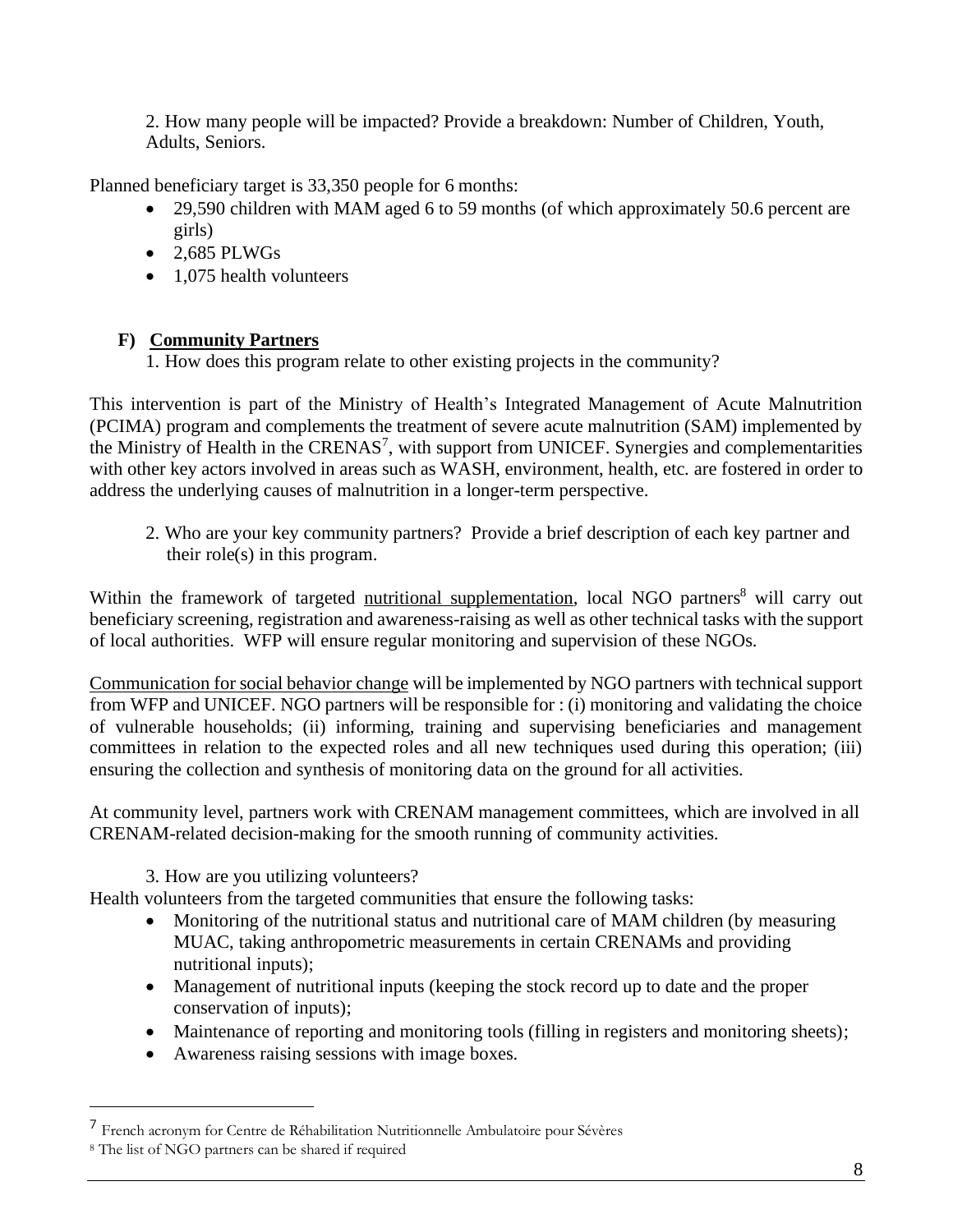WFP provides them with a daily unconditional transfer ration of wheat, lentils and oil to encourage them to accompany children and PLWGs during in-patient treatment.

## **G) Use of Grant Funds**

 How will you use the grant funds? This answer should align with the specific activities previously outlined in C) Project Goal, Objectives, Activities and Expected Outcomes

Grant funds will be used to purchase specialized nutritious food (international procurement), to timely assist children and PLWGs with MAM during the peak of the lean season; and procure cereals and pulses for volunteers. A fully funded grant from the Gimbel Foundation will also go a long way to fully funding the program needs.

The Gimbel Foundation's support will allow WFP to increase the assistance coverage in priority regions with high levels of food insecurity and malnutrition, while ensuring complementarity with SAM treatment, as well as WASH and Health activities.

## **III. Project Future**

## **A) Sustainability**

 Explain how you will support this project after the grant performance period. Include plans for fundraising or increasing financial support designated for the project.

In addition to capacity building at local level, a focus is placed on fostering community ownership and strengthening sustainability by supporting CRENAM management committees to mobilize communities, including by disseminating messages encouraging the active participation of women and the proper management of natural resources. Despite the current seasonal approach due to lack of funding, WFP is continuing its efforts so that health volunteers carry out regular screening in villages on an annual basis – and not only during the lean season. This provides a first level of alert to signal a potential increase in cases of malnutrition, so that the response can be informed quickly accordingly.

At central level, WFP's priority is to continue advocating with the government in coordination with key partners, in order to rationalize interventions and thus optimize their long-term impact. Indeed, the current fragmentation of malnutrition management, which is divided between different government entities (Ministry of Health, Ministry of Social Affairs, Children and the Family and the Food Security Commission), has a negative impact on efforts to combat malnutrition.

WFP Mauritania will also continue fundraising efforts to ensure that much-needed assistance is adequately and timely provided to vulnerable Mauritanian communities.

## **IV. Governance, Executive Leadership and Key Personnel/Staff Qualifications**

## A) Governance

1. Describe your board of directors and the role it plays in the organization.

WFP USA's Board of Director's are comprised of leaders who are committed to supporting the organization's efforts to help alleviate global and support the mission of the United Nations World Food Programme. WFP USA''s leadership team and Board of Directors have made concerted effort to understand the diversity of communities that WFP serves as it relates to ethnic, gender, racial, and national backgrounds and for that diversity to be reflected at the organization's leadership level. Racial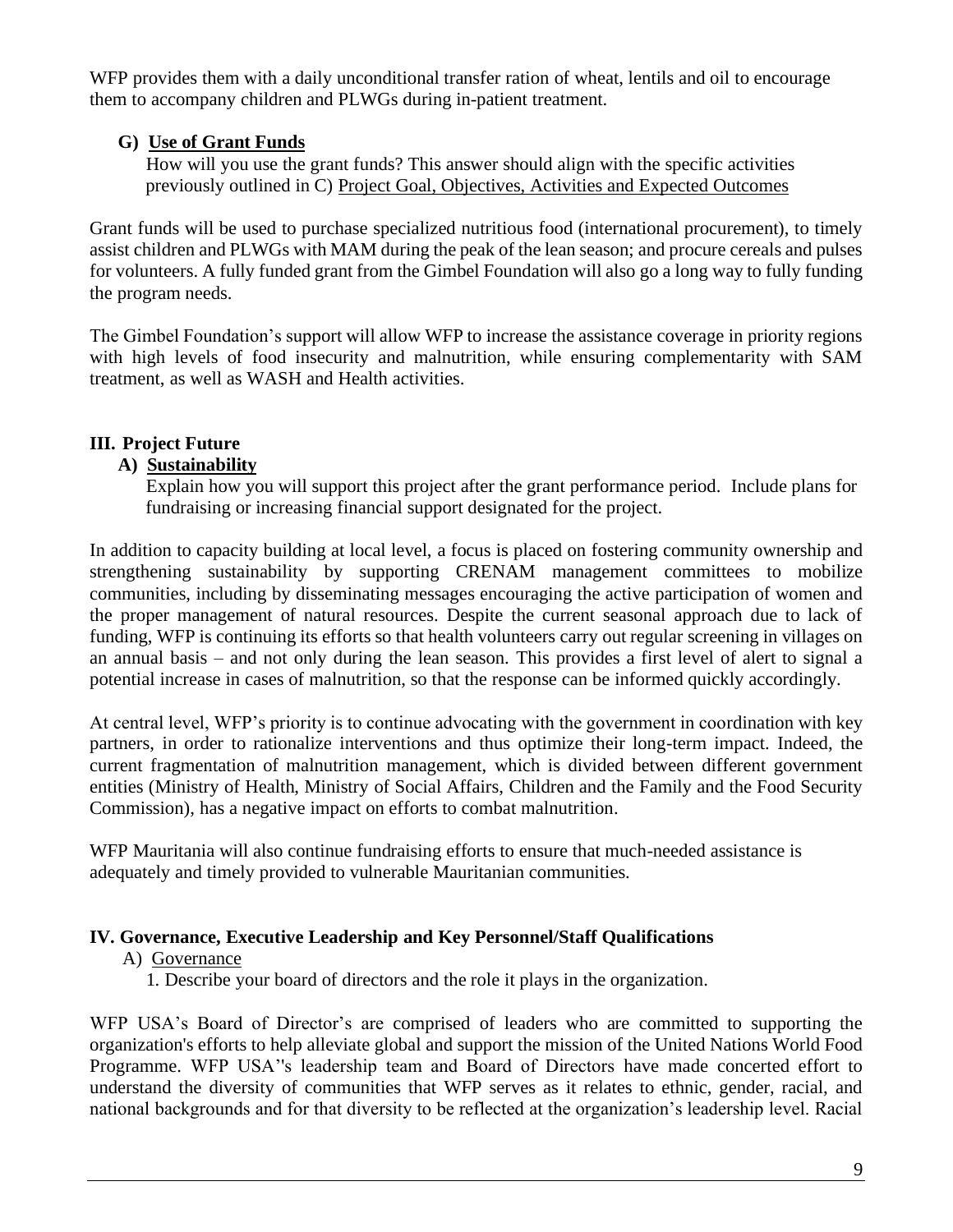and ethnic diversity is a key principle in hiring and board membership. Of the WFP USA's 15 Board Members, 10 are men, 5 are women and 3 identify as people of color.

2. What committees exist within your board of directors?

Executive Committee, Development Committee, Finance Committee, and Audit Committee

3. How does the board of directors make decisions?

The Board of Directors make all decisions by a majority rule vote as established in their bylaws.

- B) Management
	- 1. Describe the qualifications of key personnel/staff responsible for the project.

project will be headquartered in Nouakchott, which is the location of WFP's primary office in Mauritania, while field follow up will be ensured by three sub-offices, located in Kaedi (southern Mauritania), Selibaby (southcentral Mauritania) and Kiffa (far south of Mauritania) regions. Regular field programmatic monitoring visits will take place to carry out quality assurance, assess progress, foster trust among partners and encourage synergies of actions.

At the country office level, the country director oversees the entirety of WFP's operations in country, while providing overall leadership, strategic vision for all activities, and ensures resources are mobilized. Operational management will be led by the Deputy Country Director with support from the Head of Program, Budget and Programming, Head of Finance, Monitoring & Evaluation, and Supply Chain teams.

The Nutrition officer will oversee the implementation of the activities as well as the coordination with partners and he will have full responsibility for the management and administration of budget.

The Communication officer will ensure that all visibility requirements will be properly met and support the development of adapted awareness raising materials on nutrition.

WFP's Regional Bureau in Dakar, as well as technical units in headquarters, including Nutrition, Evaluation, and Resilience, provide regular support during program design and throughout the life of the program. The Washington office will support WFP Mauritania in fully meeting the Gimbel Foundation's requirements.

## 50. **What is the CEO/President/Executive Director Salary?**

WFP USA's President & CEO's salary is \$360,774, which is 0.009% of the organization's overall budget.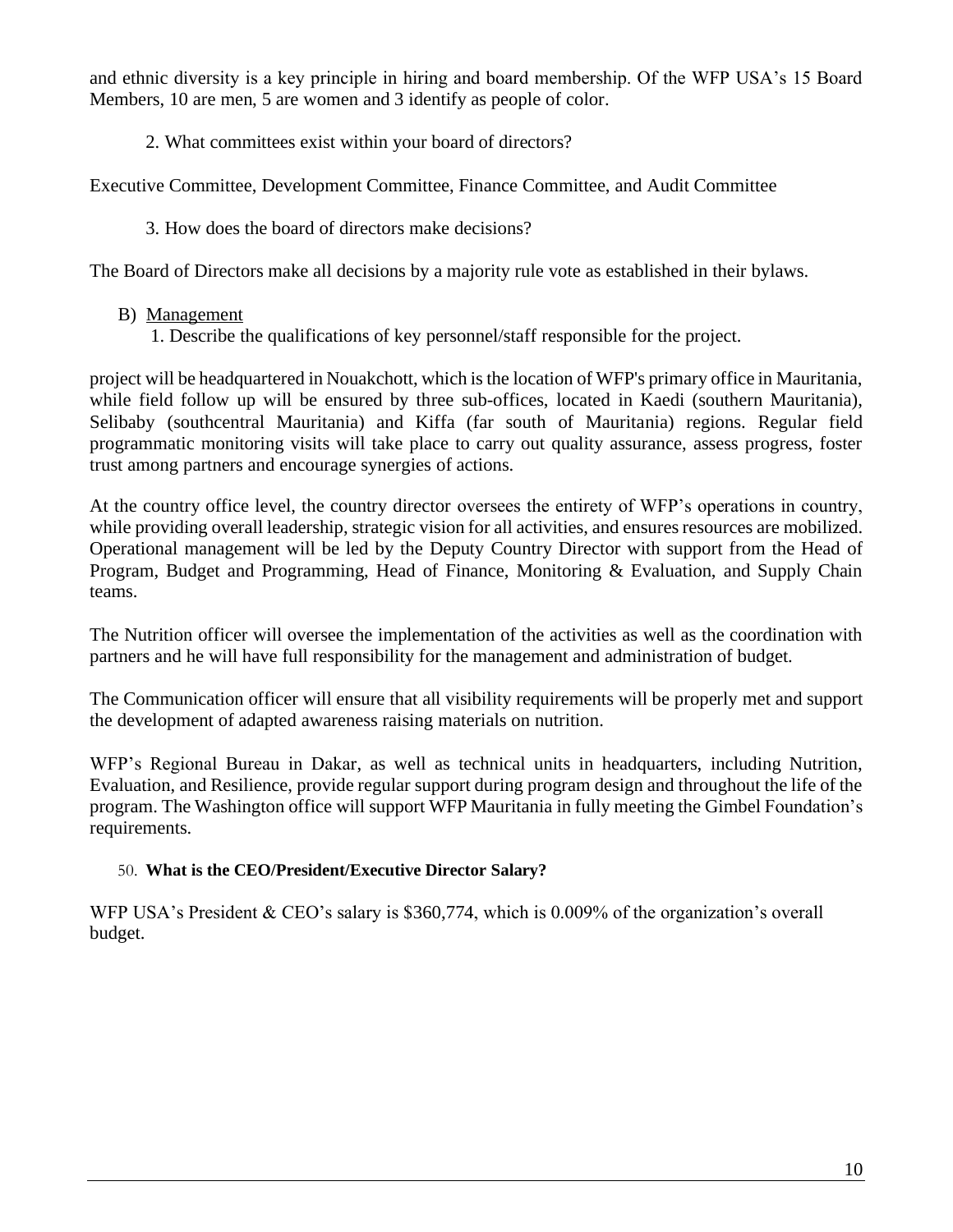50. **Project Budget and Narrative (Do not delete these instructions on your completed form).** Please provide a detailed line-item budget for your project by completing the budget form below. **The maximum requested amount is \$1,000,000 or 25% of your operating budget, whichever is less.** Delineate your line items requests per example below:

- 90% of total request for the purchase of food items only. (Ex. Total request of \$1,000,000; 90% is \$900,000 for food)
- 10% of total request for **transportation OR for coordination** (Ex. Total request of \$1,000,000; 10% is \$100,000 for transportation
- Canned tuna will not be funded.

**Food items must be delineated (i.e. canned vegetables, soup, pasta, dried beans, rice, etc.). For each food item, indicate the cost per unit (pound, carton, case, etc.) and the quantity. See attached example.**

| <b>Line Item</b><br><b>Request</b> | Line Item Explanation <sup>9</sup>                     | <b>Support</b><br>From<br>Your<br><b>Agency</b> | <b>Support</b><br>From<br><b>Other</b><br><b>Funders</b> | <b>Requested</b><br><b>Amount From</b><br><b>Gimbel</b> | <b>Line Item Total</b><br>of Project |
|------------------------------------|--------------------------------------------------------|-------------------------------------------------|----------------------------------------------------------|---------------------------------------------------------|--------------------------------------|
| $CSB+$                             | 130 bags/carton;<br>\$40.67/carton; 3,556 carton       | $\theta$                                        | Monaco: 18<br>MT                                         | \$144,614                                               | \$316,343.13                         |
| Plumpy Sup                         | 10 bags/carton;<br>\$48.99/carton; 8,827 cartons       | $\overline{0}$                                  | $\overline{0}$                                           | \$432,422                                               | \$746,910.73                         |
| Oil                                | 4 5-liter cans/carton;<br>\$134.25/carton; 791 cartons | $\theta$                                        | $\overline{0}$                                           | \$106,190                                               | \$199,106.25                         |
| Pulses (lentils)                   | 50 kg bag; \$217/bag; 480<br>bags                      | $\theta$                                        | $\overline{0}$                                           | \$104,174                                               | \$195,326.25                         |
| Cereals<br>(wheat)                 | 50 kg bag; \$63.30/bag;<br>$1,920$ bags                | $\overline{0}$                                  | $\overline{0}$                                           | \$121,574                                               | \$227,951.25                         |
| Coordination                       | 9.1% of total 1,000,000<br>request                     |                                                 |                                                          | \$91,026                                                |                                      |
| <b>TOTALS:</b>                     |                                                        | $\theta$                                        | 18 MT/\$<br>54,230.22                                    | \$1,000,000                                             | \$1,685,637.60                       |

## **Provide a narrative for the line item Transportation OR Coordination.**

When traditional food banks purchase foods from grocery stores to stock their pantries, many costs associated with the supply chain of getting it to the store are already included in the price of the food (food manufacturing, processing, gas, labor transportation costs, etc). However, in WFP contexts, this is much different. WFP manages the entire supply chain from procurement to importation, storage, and dispatches of food to final distribution points at which point it is handed over to cooperating partners for distribution to beneficiaries. Project budgets are made of the following cost categories, reflecting the journey between procuring the food and getting it to the most vulnerable people, sometimes in hard-to-

<sup>9</sup> Please note that this is an estimation - the price of commodities purchased is subject to change and includes implementation costs (\$204,962), direct support costs (\$83,8339), and direct operating costs (\$194,769) all of which are related to supply chain services provided by WFP and are required for the procurement and delivery of food. For this reason, the costs cannot be separated from the individual food costs in the budget.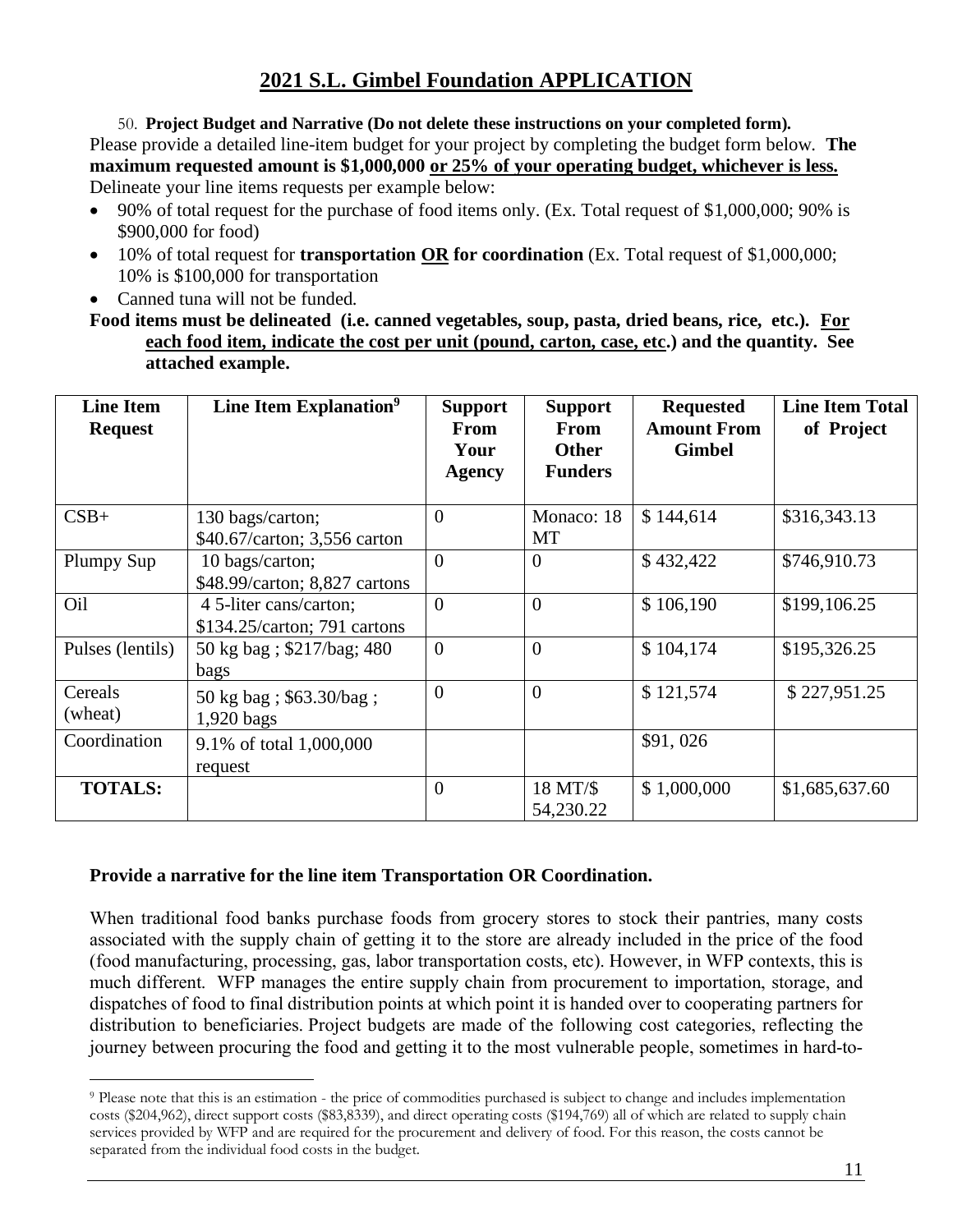reach locations. By taking on these costs, WFP saves money allowing us to use our grants and donations more efficiently and ultimately serve more people. Please see below for a brief description of each food item and click here for a more detailed [description](https://documents.wfp.org/stellent/groups/public/documents/communications/wfp255508.pdf) of each item:

- **CSB+:** Corn soy blend plus, the supplementary food used for treatment of moderate acute malnutrition (MAM).
- **Plumpy Sup:** A lipid-based nutritional supplement with a high vitamin and mineral content that has been designed for the treatment of moderate acute malnutrition from the age of 6 months as part of nutritional supplementation programs.
- **Oil:** Vegetable oil fortified with Vitamin A and D.
- **Pulses (Lentils):** Lentils, like beans, are legumes that are high in protein and fiber and packed with folate, iron, phosphorus, and potassium.
- **Cereals (Wheat):** A grains are high in vitamins and minerals like vitamins A, B6, C and iron.

The inclusion of fortified foods – cereals, salt and oil or other foods to which micronutrients have been added – helps meet vitamin and mineral requirements. Fortified blended foods – foods that have been precooked and blended with specific micronutrients – often complement food basket staples. Fortification usually aims to meet adult needs, while vulnerable groups such as children and pregnant and nursing women may require supplements or specially fortified products.

**Coordination Fee:** The \$91,026 coordination costs (9.1% of total project costs) submitted in the above budget account for coordination costs by the United Nations World Food Programme (set at 6.5% by WFP's Executive Board) equates to \$59,083.31 and World Food Program USA (approximately 3.2% approved by WFP USA's Chief Financial Officer) equates to \$31,942.69.

Below are the implementation, direct support costs, and indirect support costs defined:

- Implementation costs are the costs that WFP incurs to run programs—without implementation costs, there would be no food delivery or nutrition interventions. These include activity management, beneficiary relationship, assessment and monitoring and evaluation costs and the costs vary by the activity.
- Direct Support Costs (DSC) are based on country-specific percentages of the transfer and implementation costs. These are the costs that WFP incurs to support all programs in a Country Office and are influenced by the scale of activities in a country. For Yemen, the scope of WFP operations translates into significant economies of scale for the DSC rate.
- Direct Operating Costs (DOC) includes costs required to manage and physically procure and deliver food commodities.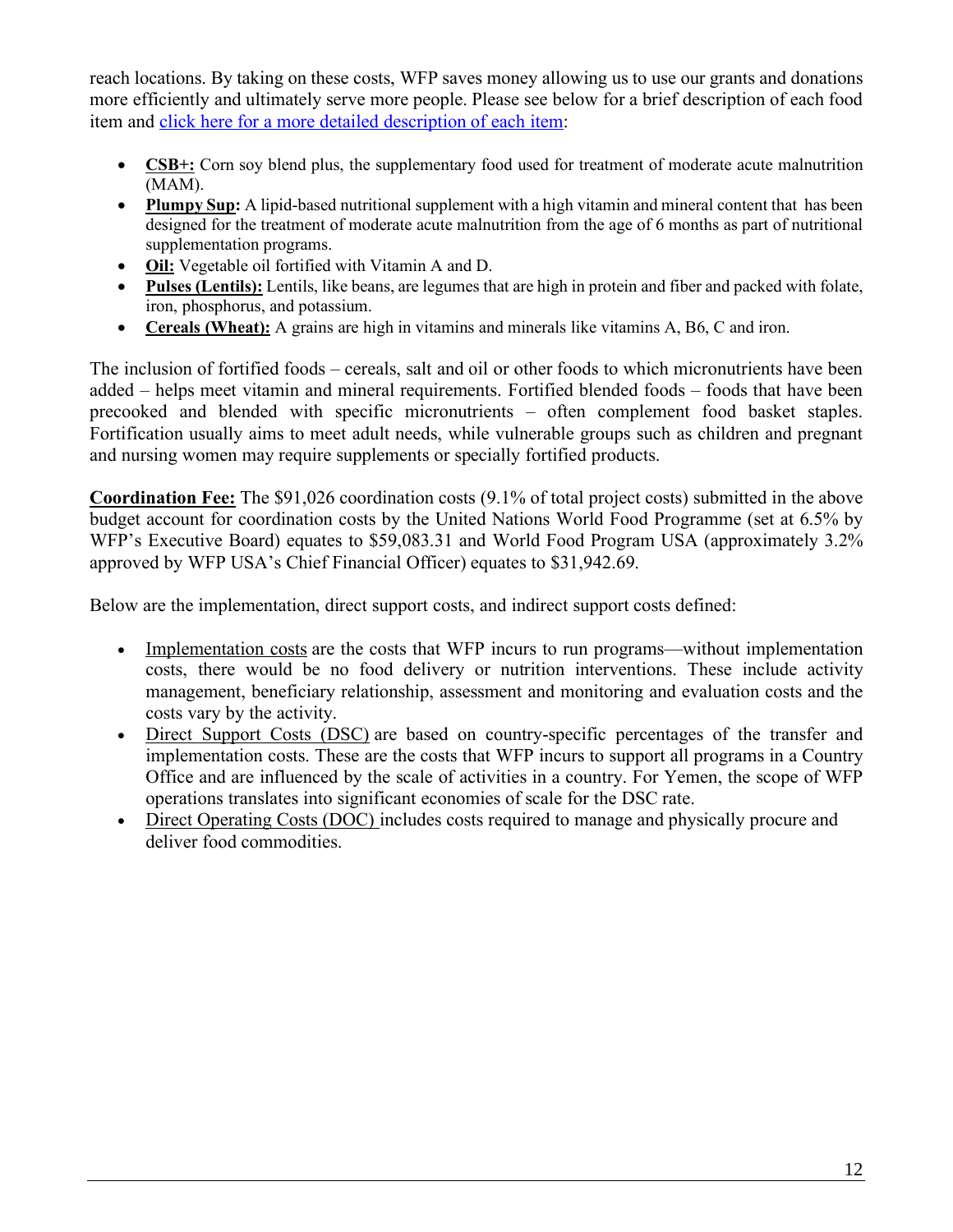**VI. Sources of Funding:** Please list your current sources of funding and amounts.

#### *Secured/Awarded*

| <b>Name of Funder: Foundation, Corporation, Government</b>                  | Amount    |
|-----------------------------------------------------------------------------|-----------|
| Germany – BMZ : covers only malnutrition treatment activities in resilience | \$473,000 |
| sites funded by BMZ until April 2021                                        |           |
| Monaco – Direction de la Coopération Internationale                         | \$111,100 |
|                                                                             |           |
|                                                                             |           |
|                                                                             |           |
|                                                                             |           |
|                                                                             |           |
|                                                                             |           |

## *Pending*

| <b>Name of Funder: Foundation, Corporation, Government</b>    | <b>Amount</b>      | <b>Decision Date</b> |
|---------------------------------------------------------------|--------------------|----------------------|
| Germany – BMZ: covers only malnutrition treatment             | <b>EUR</b>         | Early April          |
| activities in resilience sites funded by BMZ until April 2022 | 1,230,000          | 2021                 |
| <b>Strategic Resource Allocation Committee (SRAC)</b>         | <b>USD 175,000</b> | Early April          |
|                                                               |                    | 2021                 |
|                                                               |                    |                      |
|                                                               |                    |                      |
|                                                               |                    |                      |
|                                                               |                    |                      |

**Diversity of Funding Sources:** A financially healthy organization should have a diverse mix of funding sources. Complete those categories that apply to your organization using figures from your most recent fiscal year.

| <b>Funding Source</b>    | <b>Amount</b> | % of Total<br><b>Revenue</b> |
|--------------------------|---------------|------------------------------|
| Corporate                | \$8,183,193   | 27.4%                        |
| Corporate In-Kind        | \$2,153,823   | 7.2%                         |
| Individual               | \$17,500,012  | 58.6%                        |
| Foundation               | \$638,183     | 2.1%                         |
| Other                    | \$1,400,00    | 4.7%                         |
| <b>Government Grants</b> |               |                              |

#### **Notes:**

All financial support received by WFP is 100%voluntary. The list above is a reflection of donations to WFP USA for FY20 (Based on audited financials for FY20).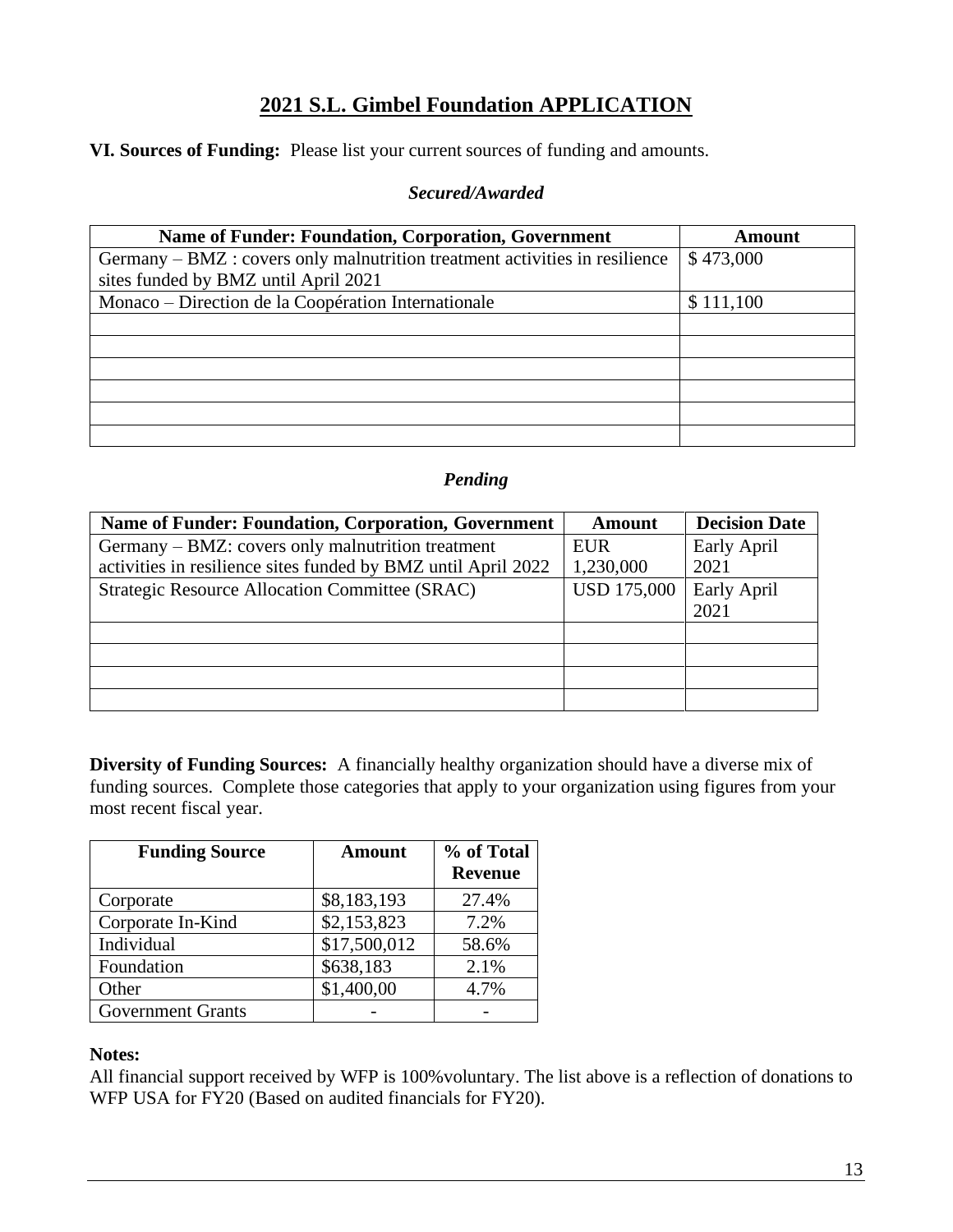### **VII. Financial Analysis**

| <b>Agency Name:</b> | World Food Program USA                                        |                              |
|---------------------|---------------------------------------------------------------|------------------------------|
|                     | <b>Most Current Fiscal Year (Dates): From October 1, 2021</b> | <b>To:</b> September 30,2022 |

This section presents an overview of an applicant organization's financial health and will be reviewed along with the grant proposal. Provide all the information requested on your **entire organization.**  Include any notes that may explain any extraordinary circumstances. Information should be taken from your most recent 990 and audit. **Double check your figures**!

### **Form 990, Part IX: Statement of Functional Expenses (This should be your recently filed Form 990 and should not be more than 2 years old)**

#### **1) Transfer the totals for each of the columns, Line 25- Total functional expenses (page 10)**

|                       | B               |                  | $\cdots$                     |
|-----------------------|-----------------|------------------|------------------------------|
| <b>Total Expenses</b> | Program service | Management $\&$  | <b>Eundralising expenses</b> |
|                       | expenses        | general expenses |                              |
| 25,949,223            | 22,032,450      | 614,451          | 3,302,322                    |

## **2) Calculate the percentages of Columns B, C, and D, over A (per totals above)**

- Program services  $(B)$  A general rule is that at least 75% of total expenses should be used to support programs
- Management  $\&$  general administration I A general rule is that no more than 15% of total expenses should be used for management & general expenses
- Fundraising  $(D) A$  general rule is that no more than 10% of total expenses should be used for fundraising

| (A)                   | B)                    |                       |                       |
|-----------------------|-----------------------|-----------------------|-----------------------|
| <b>Total Expenses</b> | Program service       | Management $&$        | Fundraising expenses  |
|                       | expenses              | general expenses      |                       |
|                       | Columns $B / A x 100$ | Columns $C / A x 100$ | Columns $D / A x 100$ |
| Must equal 100%       | 84.9%                 | 2.4%                  | 12.7%                 |

## **3) Calculate the difference between your CURRENT year budget for management & general expenses and your previous management & general expenses per your 990 (Column C)**

| Percentage of Organization's<br>Current Total Budget used for | Column C, Management & general<br>expenses per 990 above | <b>Differential</b> |
|---------------------------------------------------------------|----------------------------------------------------------|---------------------|
| Administration                                                |                                                          |                     |
| 2%                                                            | 2.4%                                                     | $-0.4\%$            |

If the differential is above (**+**) or below (**-**) **10%**, provide an explanation: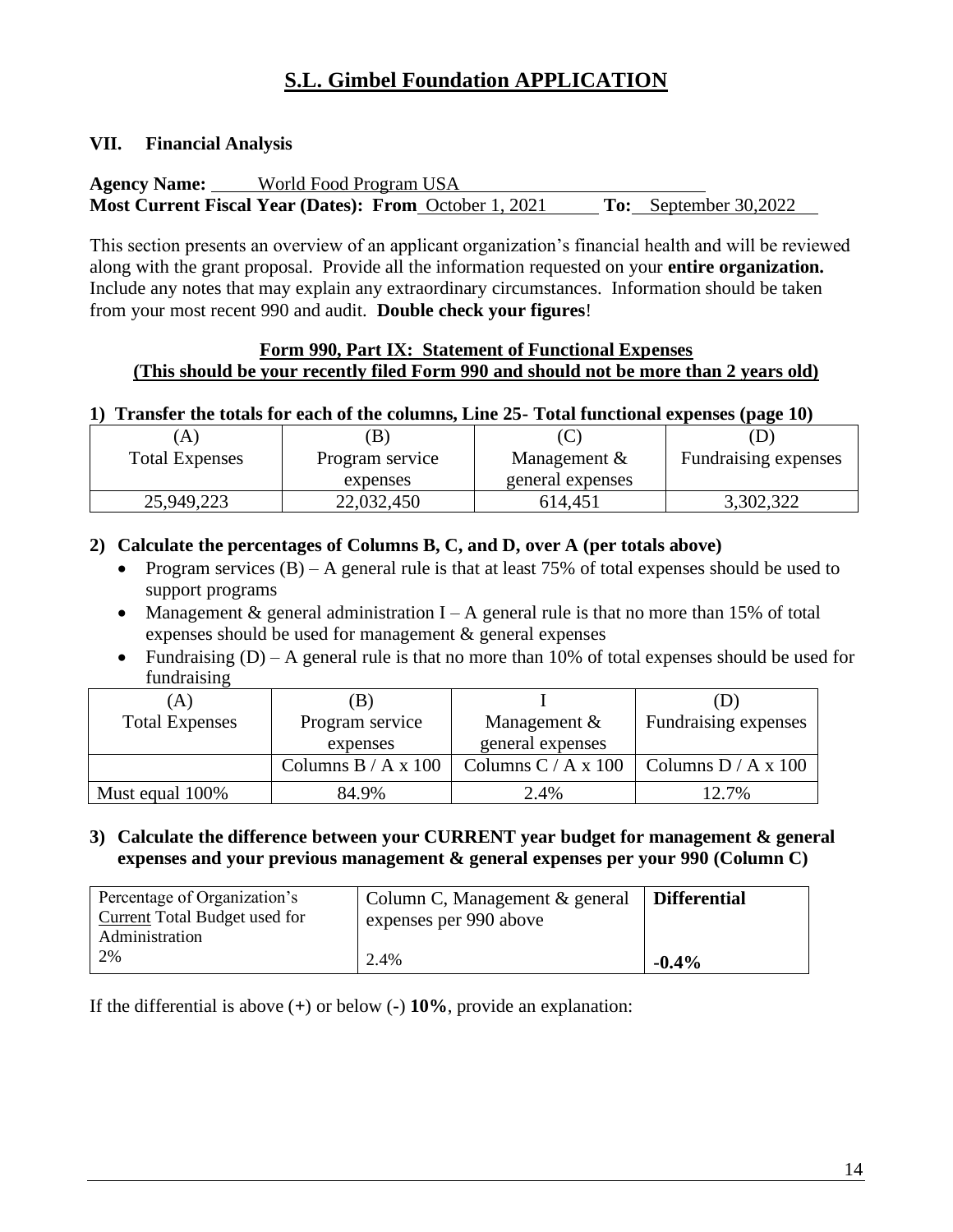**Quick Ratio**: Measures the level of liquidity and measures only current assets that can be quickly turned to cash. A generally standard Quick Ratio equals 1 or more.

| $\mathbb C$ ash | <sup>1</sup> + Accounts Receivables   /Current Liabilities |           | $=$ Ouick Ratio |
|-----------------|------------------------------------------------------------|-----------|-----------------|
| 6,392,614       |                                                            | 5.119.641 | ن د ک           |

#### **Excess or Deficit for the Year:**

| <b>Excess or (Deficit)</b>  | <b>Excess or (Deficit)</b> |  |  |  |
|-----------------------------|----------------------------|--|--|--|
| Most recent fiscal year end | Prior fiscal year end      |  |  |  |
| $\vert 2,207,136 \vert$     | (247, 543)                 |  |  |  |

**Notes:**

# **VIII.** EMAIL TWO PDF files to **Gimbel@iegives.org**<br>A. One PDF file of the following, #1 to #5 B.

## **B.** Second PDF file of the following, #6 & #7

| #1 | <b>Completed Grant Application Form (cover</b> | #6 | A copy of your most recent year-end         |
|----|------------------------------------------------|----|---------------------------------------------|
|    | sheet, narrative), budget page and budget      |    | financial statements (audited if available) |
|    | narrative (see sample) and sources of          |    |                                             |
|    | funding, financial analysis page               |    |                                             |
| #2 | Your current operating budget and the          | #7 | A copy of your most recent 990. Please      |
|    | previous year's actual expenses (see sample    |    | make sure that the Form 990 you submit      |
|    | <b>Budget Comparison</b> )                     |    | is no more than two (2) years old.          |
| #3 | Part IX only of the 990 form, Statement of     |    |                                             |
|    | Functional Expenses (one page). Please         |    |                                             |
|    | make sure that the Form 990 you submit         |    |                                             |
|    | is no more than two (2) years old.             |    |                                             |
| #4 | For past grantees, a copy of your most recent  |    |                                             |
|    | final report.                                  |    |                                             |
| #5 | A copy of your current $501I(3)$ letter from   |    |                                             |
|    | the IRS                                        |    |                                             |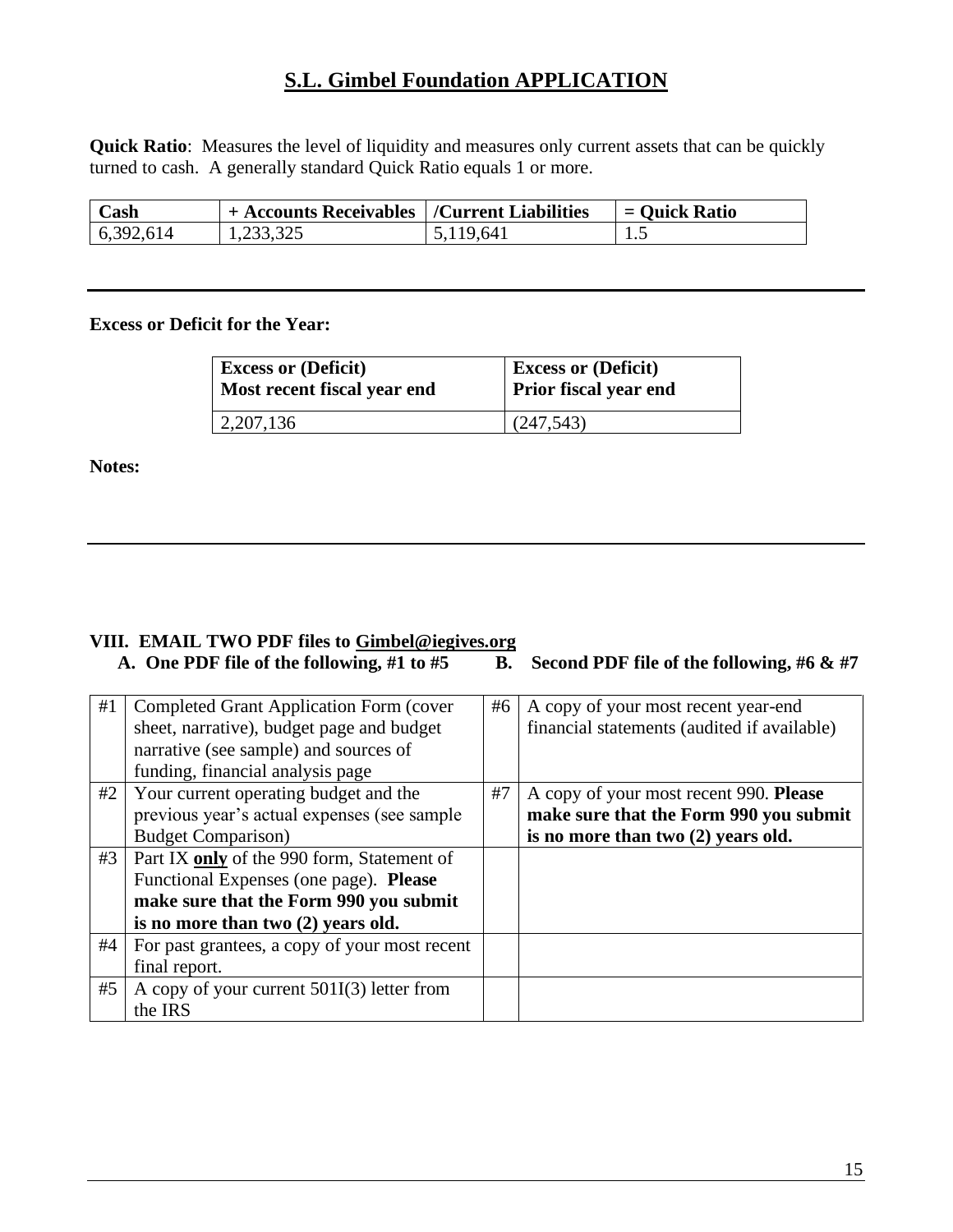## **Budget Comparison**

## **Current Operating Budget**

## World Food Program USA **FY21 Overall Revised Budget** October 1, 2020 to September 30, 2021

|                                         | <b>FY21 Revised</b> |
|-----------------------------------------|---------------------|
|                                         | <b>Budget</b>       |
| Income                                  |                     |
| <b>Donations - Restricted</b>           | \$18,898,200        |
| <b>Donations - Unrestricted</b>         | 20,121,900          |
| <b>Donations-InKind</b>                 | 1,229,227           |
| <b>Investment Income</b>                |                     |
| <b>Total Income</b>                     | \$40,249,327        |
| Grants-WFP                              | 24,635,100          |
| <b>Grants-Other</b>                     | 185,000             |
| Grants-InKind                           | 1,229,227           |
| Total Grants Given                      | \$26,049,327        |
|                                         |                     |
| <b>Amounts Available for Operations</b> | \$14,200,000        |
| <b>Operating Expenses</b>               |                     |
| <b>Salaries</b>                         | s.<br>5,042,969     |
| <b>Employee Benefits &amp; Taxes</b>    | 1,109,480           |
| <b>Professional Fees</b>                | 3,082,119           |
| <b>Capital Improvements</b>             | 131,080             |
| Web/IT                                  | 979,410             |
| <b>Content Production</b>               | 372,130             |
| Travel                                  | 155,340             |
| <b>Special Events/Meetings</b>          | 144,900             |
| Meetings & Conference-Staff/Brd         | 43,100              |
| <b>Advertising</b>                      | 1,295,106           |
| <b>Staff Development</b>                | 70,710              |
| <b>Merchant Account Fees</b>            | 393,610             |
| Rent                                    | 473,640             |
| <b>Other Direct Costs</b>               | 353,550             |
| <b>Total Operating Expenses</b>         | \$13,647,144        |
|                                         |                     |
| Net Surplus/(Deficit)                   | \$<br>552,856       |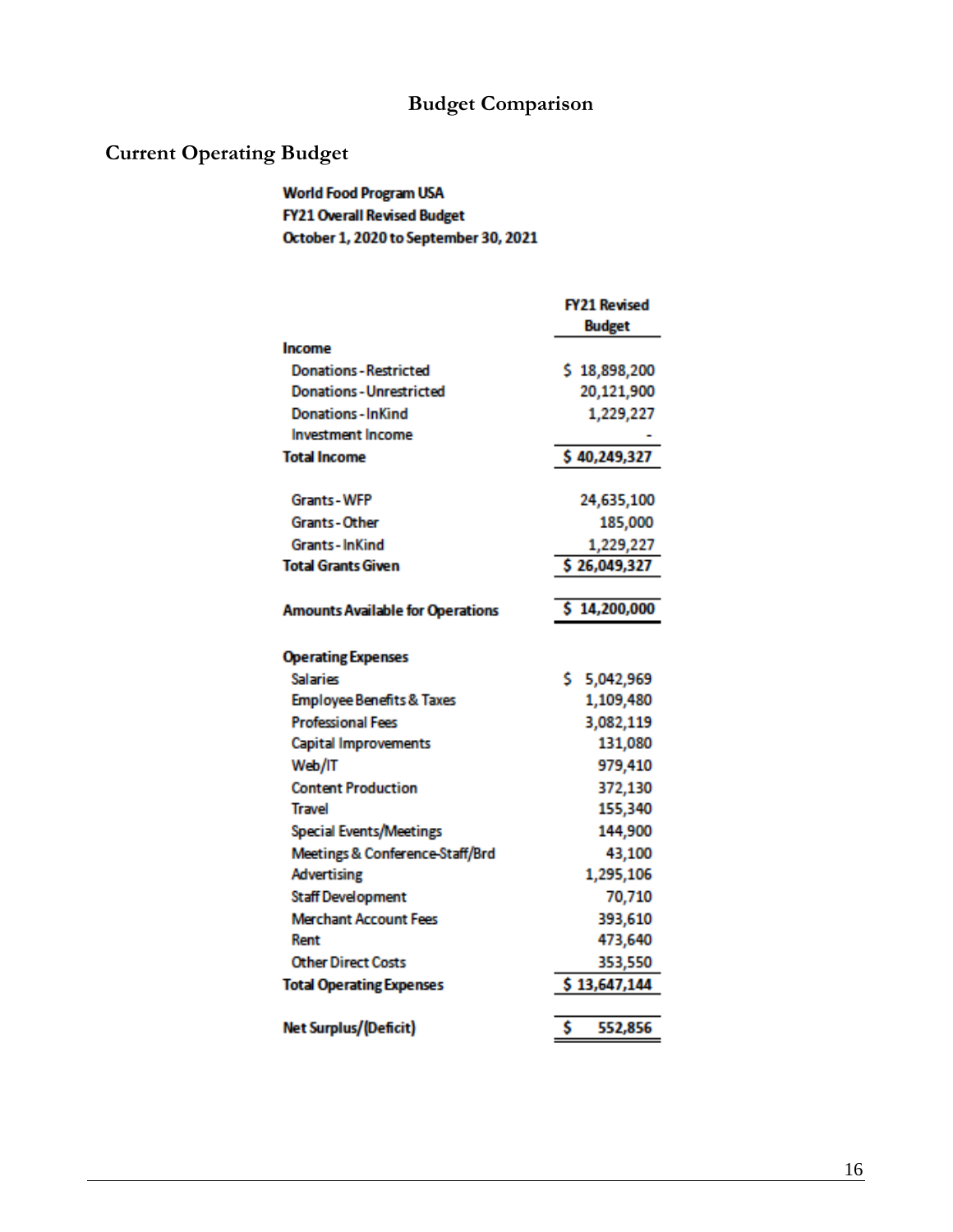## **Comparative Budget in Latest Audited Financials**

**Statement of Functional Expenses** Year Ended September 30, 2020<br>With Comparative Totals for 2019)

|                                  | 2020            |                    |                       |                 |                 |
|----------------------------------|-----------------|--------------------|-----------------------|-----------------|-----------------|
|                                  | Program         |                    | <b>General and</b>    |                 |                 |
|                                  | <b>Expenses</b> | <b>Fundraising</b> | <b>Administrative</b> | <b>Total</b>    | 2019            |
| <b>Grants to WFP</b>             | 13.493.136<br>s | \$                 | \$                    | 13,493,136<br>S | 10,206,540<br>S |
| <b>Professional fees</b>         | 5,487,103       | 739.503            | 67,692                | 6.294.298       | 3,159,717       |
| Compensation                     | 2,416,348       | 1,401,831          | 223.438               | 4,041,617       | 3,711,543       |
| Website development              |                 |                    |                       |                 |                 |
| and administration               | 721.799         | 150,816            | 64.036                | 936,651         | 532,392         |
| <b>Grants to others</b>          | 555,572         |                    |                       | 555,572         | 139,500         |
| <b>Employee benefits</b>         | 257,133         | 199.729            | 38.032                | 494.894         | 457,059         |
| Occupancy                        | 222.875         | 123,710            | 109,121               | 455,706         | 452,558         |
| Bank charges and filing fees     | 393,200         | 2.385              | 1,639                 | 397,224         | 259,337         |
| Payroll taxes                    | 198,713         | 110,299            | 18,796                | 327,808         | 239,945         |
| Depreciation and amortization    | 133,580         | 52.113             | 17,577                | 203.270         | 188,251         |
| <b>Travel</b>                    | 106,308         | 62.565             | 9.779                 | 178,652         | 180,061         |
| Conferences and meetings         | 102.359         | 12.053             | 5.531                 | 119,943         | 59,744          |
| <b>Accounting and legal</b>      | 57.071          | 31,678             | 27.942                | 116,691         | 111,925         |
| <b>Telephone</b>                 | 29,440          | 16,341             | 14,414                | 60,195          | 35,913          |
| Dues and memberships             | 39,648          | 12,166             | 540                   | 52,354          | 50,293          |
| Office supplies and expenses     | 16,538          | 10,691             | 4.441                 | 31,670          | 43,915          |
| Staff development                | 6.477           | 17,900             | 2,690                 | 27.067          | 30,909          |
| <b>Business insurance</b>        | 11,722          | 6.506              | 5,739                 | 23,967          | 23,160          |
| Printing and publications        | 3,371           | 5,492              | 483                   | 9,346           | 99,421          |
| Equipment rental and maintenance | 3.828           | 2,125              | 1,874                 | 7.827           | 8,911           |
| Postage                          | 1,830           | 1,510              | 685                   | 4,025           | 106,433         |
| <b>Interest</b>                  |                 |                    |                       |                 | 1,694           |
| <b>Total expenses</b>            | \$24.258.051    | \$2,959,413        | \$<br>614,449         | \$27,831,913    | \$ 20,099,221   |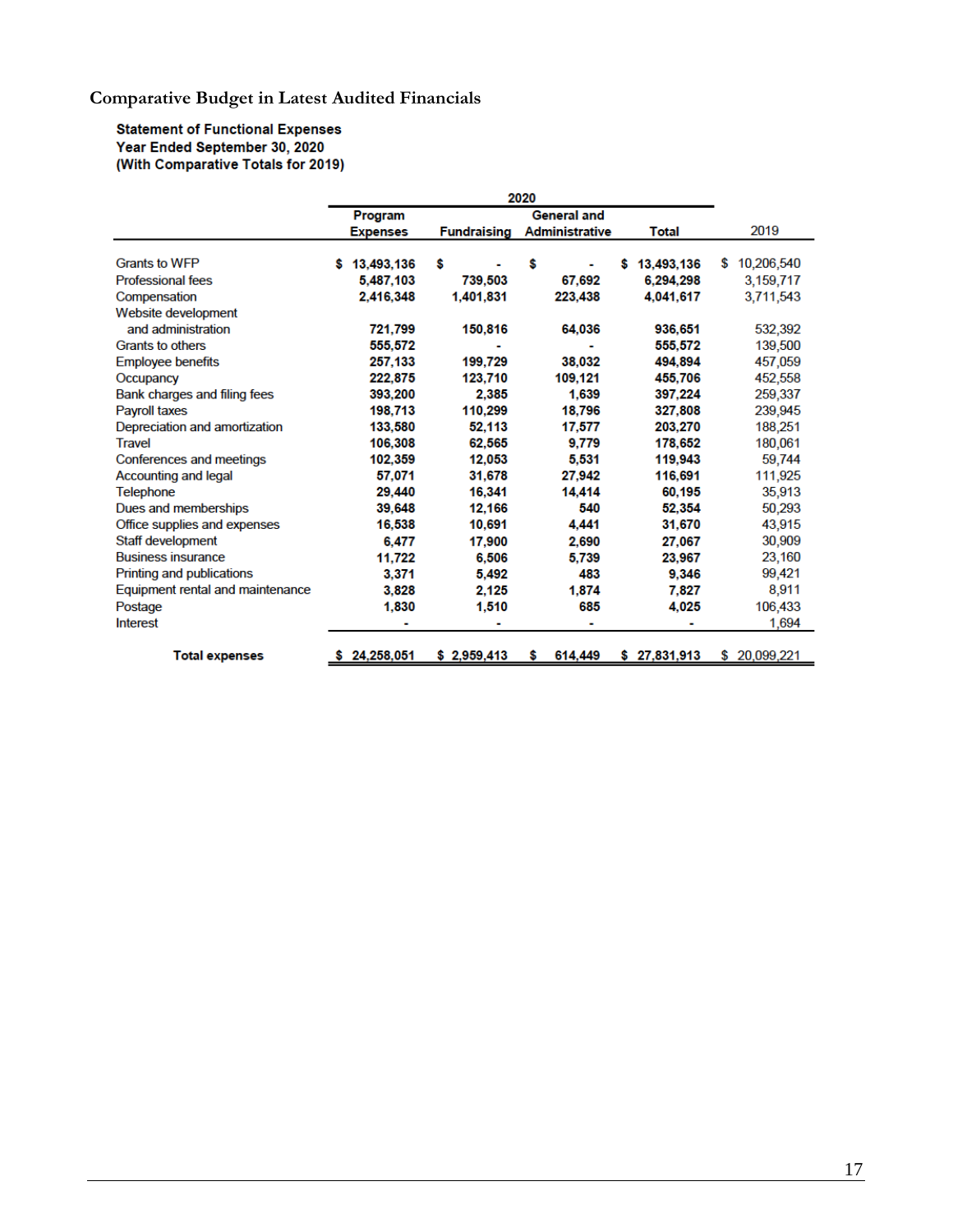Form 990 (2019)

Section 501(c)(3) and 501(c)(4) organizations must complete all columns. All other organizations must complete column (A).

**FY20 990 Section IX**

FRIENDS OF THE WORLD FOOD PROGRAM, INC.

Form 990 (2019) FRIENDS OF THE WORLD<br>Part IX Statement of Functional Expenses

|          | Check if Schedule O contains a response or note to any line in this Part IX                          |                              |                                    |                                           |                               |  |
|----------|------------------------------------------------------------------------------------------------------|------------------------------|------------------------------------|-------------------------------------------|-------------------------------|--|
|          | Do not include amounts reported on lines 6b,<br>7b, 8b, 9b, and 10b of Part VIII.                    | (A)<br><b>Total expenses</b> | (B)<br>Program service<br>expenses | (C)<br>Management and<br>general expenses | ΦI<br>Fundraising<br>expenses |  |
| ۰        | Grants and other assistance to domestic organizations                                                |                              |                                    |                                           |                               |  |
|          | and domestic governments. See Part IV, line 21                                                       | 35,000,                      | 35,000,                            |                                           |                               |  |
| 2        | Grants and other assistance to domestic                                                              |                              |                                    |                                           |                               |  |
|          | individuals. See Part IV, line 22                                                                    |                              |                                    |                                           |                               |  |
| з        | Grants and other assistance to foreign                                                               |                              |                                    |                                           |                               |  |
|          | organizations, foreign governments, and foreign                                                      |                              |                                    |                                           |                               |  |
|          | individuals. See Part IV, lines 15 and 16                                                            | 14, 286, 136,                | 14, 286, 136,                      |                                           |                               |  |
|          |                                                                                                      |                              |                                    |                                           |                               |  |
| 5        | Compensation of current officers, directors,                                                         |                              |                                    |                                           |                               |  |
|          |                                                                                                      | 664.417.                     | 393, 369,                          | 37,828.                                   | 233, 220,                     |  |
| 6        | Compensation not included above to disqualified                                                      |                              |                                    |                                           |                               |  |
|          | persons (as defined under section 4958(f)(1)) and                                                    |                              |                                    |                                           |                               |  |
|          | persons described in section 4958(c)(3)(B)                                                           |                              |                                    |                                           |                               |  |
| 7        |                                                                                                      | 3,434,690,                   | 2,053,487.                         | 189,884.                                  | 1,191,319,                    |  |
| в        | Pension plan accruals and contributions (include                                                     |                              |                                    |                                           |                               |  |
|          | section 401(k) and 403(b) employer contributions)                                                    | 92,515.                      | 56,081.                            | 5,305,                                    | 31, 129,                      |  |
| ۰        |                                                                                                      | 344 888.                     | 170.544.                           | 28,453,                                   | 145 891.                      |  |
| 10       |                                                                                                      | 327,807.                     | 198, 712.                          | 18,796.                                   | 110 299.                      |  |
| 11.      | Fees for services (nonemployees):                                                                    |                              |                                    |                                           |                               |  |
|          |                                                                                                      | 55,118,                      |                                    | 13,198,                                   |                               |  |
|          |                                                                                                      | 61.573.                      | 26.957.<br>30,114.                 | 14,744.                                   | 14,963,<br>16,715,            |  |
|          |                                                                                                      |                              |                                    |                                           |                               |  |
| d        | Professional fundraising services. See Part IV, line 17                                              | 428,636,                     |                                    |                                           | 428,636,                      |  |
|          |                                                                                                      |                              |                                    |                                           |                               |  |
|          | g Other, (If line 11g amount exceeds 10% of line 25,                                                 |                              |                                    |                                           |                               |  |
|          | column (A) amount, list line 11g expenses on Sch O.)                                                 | 2,068,494,                   | 1,675,436,                         | 67.692.                                   | 325, 366,                     |  |
| 12       |                                                                                                      | 1,642,050,                   | 1,313,640,                         |                                           | 328,410.                      |  |
| 13       |                                                                                                      | 501.036.                     | 443,681.                           | 21,322.                                   | 36,033.                       |  |
| 14       |                                                                                                      | 936.651.                     | 721.799.                           | 64,036.                                   | 150,816.                      |  |
| 15       |                                                                                                      |                              |                                    |                                           |                               |  |
| 16       |                                                                                                      | 455,706,                     | 222.875.                           | 109,121                                   | 123,710,                      |  |
| 17       |                                                                                                      | 178,652.                     | 106,308                            | 9,779                                     | 62,565,                       |  |
| 18       | Payments of travel or entertainment expenses                                                         |                              |                                    |                                           |                               |  |
|          | for any federal, state, or local public officials                                                    |                              |                                    |                                           |                               |  |
| 19       | Conferences, conventions, and meetings                                                               | 119,943.                     | 102,359,                           | 5,531.                                    | 12,053,                       |  |
| 20       | Interest                                                                                             | 1,427.                       | 698.                               | 342.                                      | 387.                          |  |
| 21       |                                                                                                      | 203.269.                     | 133.579.                           | 17 577.                                   | 52 113.                       |  |
| 22<br>23 | Depreciation, depletion, and amortization                                                            | 23,967,                      | 11,722,                            | 5,739,                                    | 6,506,                        |  |
| 24       | Insurance<br>Other expenses, itemize expenses not covered                                            |                              |                                    |                                           |                               |  |
|          | above (List miscellaneous expenses on line 24e, If                                                   |                              |                                    |                                           |                               |  |
|          | line 24e amount exceeds 10% of line 25, column (A)<br>amount, list line 24e expenses on Schedule O.) |                              |                                    |                                           |                               |  |
|          | <b>DUES &amp; MEMBERSHIP</b>                                                                         | 52,354,                      | 39,648,                            | 540.                                      | 12,166,                       |  |
|          | STAFF DEVELOPMENT                                                                                    | 27,067.                      | 6.477.                             | 2,690                                     | 17,900,                       |  |
|          | <b>EQUIPMENT RENTAL &amp; MAIN</b>                                                                   | 7.827.                       | 3.828                              | 1,874                                     | 2,125,                        |  |
| d        |                                                                                                      |                              |                                    |                                           |                               |  |
|          | All other expenses                                                                                   |                              |                                    |                                           |                               |  |
| 25.      | Total functional expenses. Add lines 1 through 24e                                                   | 25, 949, 223,                | 22,032,450,                        | 614,451,                                  | 3, 302, 322,                  |  |
| 26       | Joint costs. Complete this line only if the organization                                             |                              |                                    |                                           |                               |  |
|          | reported in column (B) joint costs from a combined                                                   |                              |                                    |                                           |                               |  |
|          | educational campaign and fundraising solicitation.                                                   |                              |                                    |                                           |                               |  |
|          | Check here <b>De</b><br># following SOP 98-2 (ASC 958-720)                                           |                              |                                    |                                           |                               |  |

#### 13-3843435 Page 10

932010 01-20-20